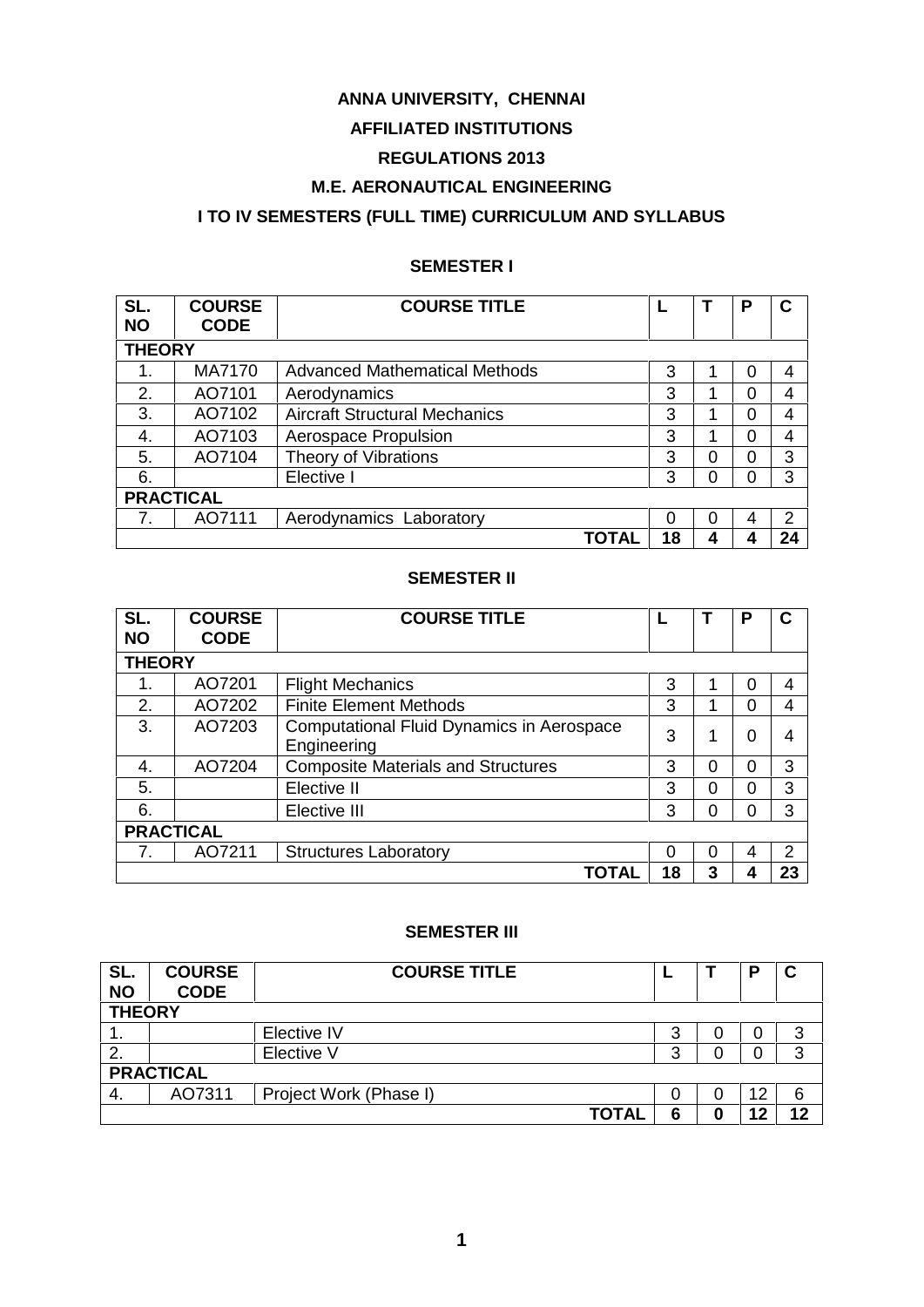#### **SEMESTER IV**

| SL.<br><b>NO</b> | <b>COURSE</b><br><b>CODE</b> | <b>COURSE TITLE</b>     |  |  | D  | ◠<br>v |  |
|------------------|------------------------------|-------------------------|--|--|----|--------|--|
|                  | <b>PRACTICAL</b>             |                         |  |  |    |        |  |
|                  | AO7411                       | Project Work (Phase II) |  |  | 24 | ィつ     |  |
|                  |                              | <b>TOTAL</b>            |  |  | 24 | 12     |  |

## **TOTAL CREDITS TO BE EARNED FOR THE AWARD OF THE DEGREE = 71**

## **LIST OF ELECTIVES FOR M.E. AERONAUTICAL ENGINEERING**

# **SEMESTER I (Elective I)**

| SL.<br><b>NO</b> | <b>COURSE</b><br><b>CODE</b> | <b>COURSE TITLE</b>            |   |   | P | $\mathbf c$ |
|------------------|------------------------------|--------------------------------|---|---|---|-------------|
|                  | AO7001                       | <b>Boundary Layer Theory</b>   | 3 | 0 |   | 3           |
| $\overline{2}$   | AO7002                       | Aircraft Design                | 3 | 0 |   | 3           |
| 3                | AO7003                       | <b>Industrial Aerodynamics</b> | 3 | 0 | 0 | 3           |
| 4                | AO7004                       | <b>Helicopter Aerodynamics</b> | 3 | 0 | 0 | 3           |
| 5                | AO7005                       | <b>Structural Dynamics</b>     | 3 | 0 | 0 | 3           |
| 6                | AO7006                       | <b>Aero Elasticity</b>         | 3 | 0 | 0 | 3           |

## **SEMESTER II (Elective II & III)**

| SL.<br><b>NO</b> | <b>COURSE</b><br><b>CODE</b> | <b>COURSE TITLE</b>                     |   |   | Р | $\mathbf c$ |
|------------------|------------------------------|-----------------------------------------|---|---|---|-------------|
|                  | AO7007                       | Theory of Plates and Shells             | 3 | 0 | 0 | 3           |
| 2                | AO7008                       | High Temperature Problems in Structures | 3 | 0 | 0 | 3           |
| 3                | AO7009                       | <b>Fatigue and Fracture Mechanics</b>   | 3 | 0 | 0 | 3           |
| 4                | AO7010                       | Theory of Elasticity                    | 3 | 0 | 0 | 3           |
| 5                | AO7011                       | <b>Hypersonic Aerodynamics</b>          | 3 | 0 | 0 | 3           |
| 6                | AO7012                       | <b>High Temperature Gas Dynamics</b>    | 3 | 0 | 0 | 3           |
| 7                | AO7013                       | <b>Wind Power Engineering</b>           | 3 |   | 0 | 3           |

## **SEMESTER III (Elective IV & V)**

| SL.       | <b>COURSE</b> | <b>COURSE TITLE</b>                  |   |   | P        | C |
|-----------|---------------|--------------------------------------|---|---|----------|---|
| <b>NO</b> | <b>CODE</b>   |                                      |   |   |          |   |
|           | AO7014        | <b>Experimental Stress Analysis</b>  | 3 | 0 | $\Omega$ | 3 |
| 2         | AO7015        | <b>Computational Heat Transfer</b>   | 3 | 0 | 0        | 3 |
| 3         | AO7016        | <b>Advanced Propulsion Systems</b>   | 3 | 0 | 0        | 3 |
| 4         | AO7017        | <b>Experimental Aerodynamics</b>     | 3 | 0 | 0        | 3 |
| 5         | AO7018        | Rocketry and Space Mechanics         | 3 | 0 | 0        | 3 |
| 6         | AO7019        | <b>High Speed Jet Flows</b>          | 3 | 0 | $\Omega$ | 3 |
| 7         | AO7020        | Combustion in Jet and Rocket Engines | 3 | 0 | 0        | 3 |
| 8         | AO7021        | <b>Propeller Aerodynamics</b>        | 3 | 0 | 0        | 3 |
| 9         | AO7022        | Aerospace Guidance and Control       | 3 |   | 0        | 3 |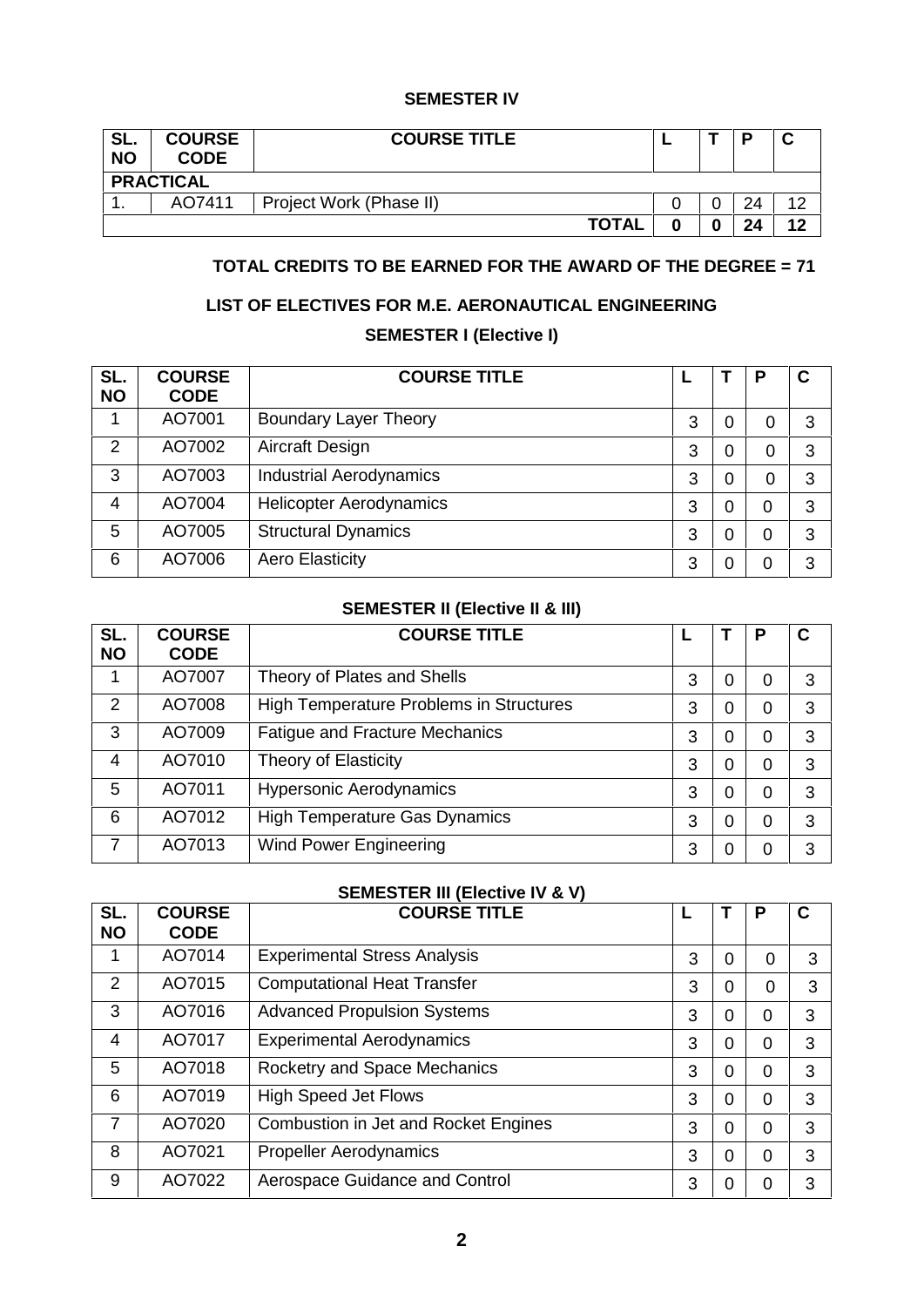### **MA7170 ADVANCED MATHEMATICAL METHODS L T P C**

#### **OBJECTIVES:**

- To familiarize the students in differential equations for solving boundary value problems associated with engineering applications.
- To expose the students to calculus of variation, conformal mappings and tensor analysis.

#### **OUTCOME:**

 This subject helps to develop the mathematical methods of applied mathematics and mathematical physics with an emphasis on calculus of variation and integral transforms.

#### **UNIT I LAPLACE TRANSFORM TECHNIQUES FOR PARTIAL DIFFERENTIAL EQUATIONS (9+3)**

Laplace transform: Definitions, properties -Transform of error function, Bessel's function, Dirac Delta function, Unit Step functions – Convolution theorem – Inverse Laplace Transform: Complex inversion formula – Solutions to partial differential equations: Heat equation, Wave equation.

#### **UNIT II FOURIER TRANSFORM TECHNIQUES FOR PARTIAL DIFFERENTIAL EQUATIONS (9+3)**

Fourier transform: Definitions, properties -Transform of elementary functions, Dirac Delta function – Convolution theorem – Parseval's identity– Solutions to partial differential equations: Heat equation, Wave equation, Laplace and Poison's equations.

#### **UNIT III CALCULUS OF VARIATIONS (9+3)**

Concept of variation and its properties – Euler's equation – Functional dependant on first and higher order derivatives – Functionals dependant on functions of several independent variables – Variational problems with moving boundaries – problems with constraints - Direct methods: Ritz and Kantorovich methods.

#### **UNIT IV CONFORMAL MAPPING AND APPLICATIONS (9+3)**

Introduction to conformal mappings and bilinear transformations - Schwarz- Christoffel transformation – Transformation of boundaries in parametric form – Physical applications: Fluid flow and heat flow problems.

#### **UNIT V TENSOR ANALYSIS (9+3)**

Summation convention – Contravariant and covariant vectors – contraction of tensors – innerproduct – quotient law – metric tensor – Christoffel symbols – covariant differentiation – gradient, divergence and curl. **TOTAL: 60 PERIODS**

#### **BOOKS FOR STUDY:**

- 1. Sankara Rao K., "Introduction to Partial Differential Equations", Prentice Hall of India Pvt. Ltd., New Delhi,1997.
- 2. Gupta A.S., "Calculus of Variations with Applications", Prentice Hall of India Pvt. Ltd., New Delhi, 1997.
- 3. Spiegel M.R., "Theory and Problems of Complex Variables and its Application" (Schaum's Outline Series), McGraw Hill Book Co., Singapore,1981.
- 4. Ramanaiah, G.T., "Tensor Analysis", S. Viswanatthan Pvt. Ltd., 1990.
- 5. James G., "Advanced Modern Engineering Mathematics", Pearson Education, Third Edition, 2004.
- 6. O'Neil P.V., "Advanced Engineering Mathematics", Thomson Asia Pvt. Ltd., Singapore, 2003.

#### **REFERENCES:**

- 1. Andrew L.C. and Shivamoggi B.K., "Integral Transforms for Engineers", Prentice Hall of India Pvt. Ltd., New Delhi, 2003.
- 2. Elsgolts L., "Differential Equations and the Calculus of Variations", MIR Publishers, Moscow, 1973.
- 3. Mathews J.H. and Howell R.W., "Complex Analysis for Mathematics and Engineering", Narosa Publishing House, New Delhi,1997.
- 4. Grewal B.S., "Higher Engineering Mathematics", Khanna Publishers, Fortieth Edition, 2007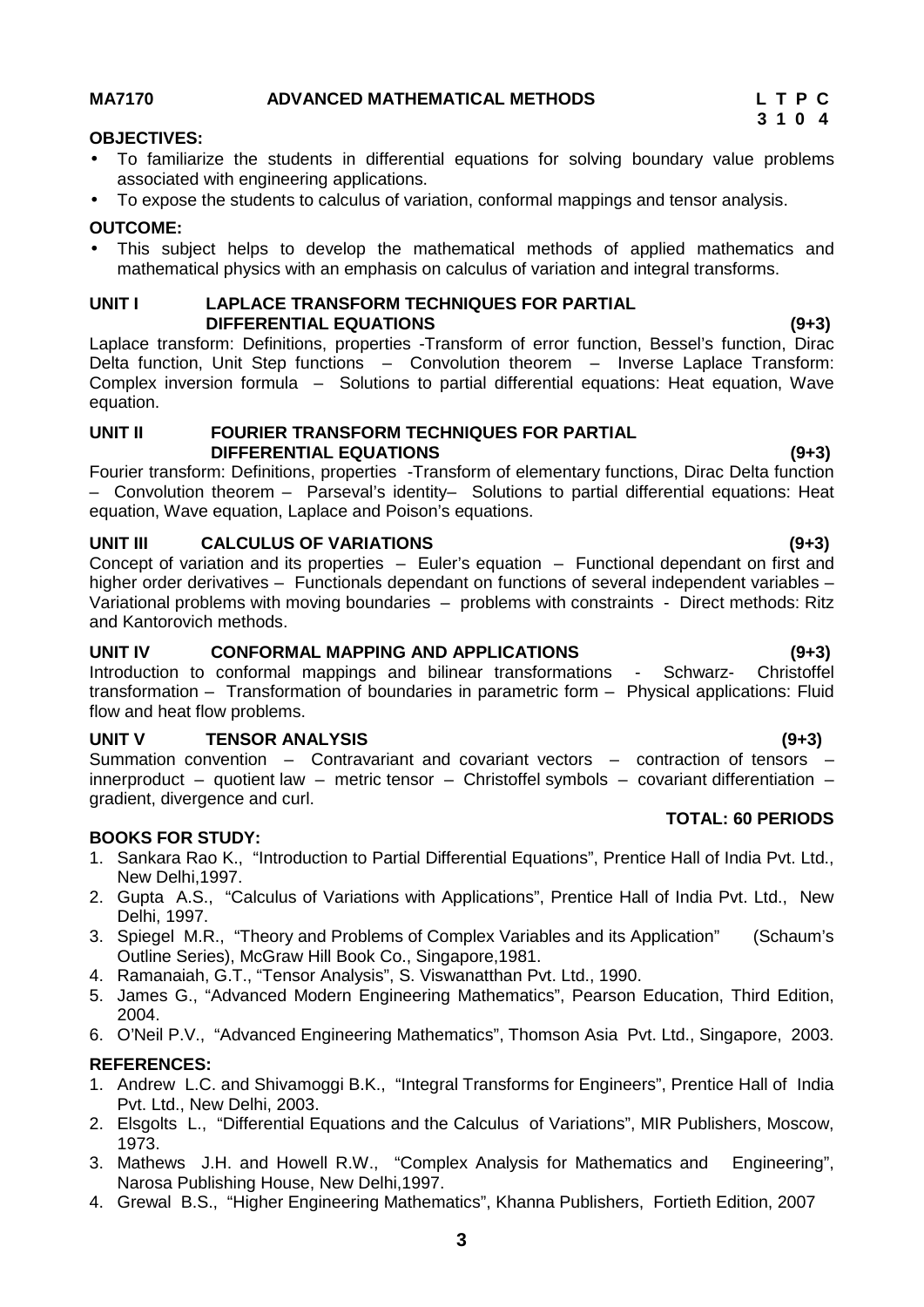### **4**

# **AO7101 AERODYNAMICS L T P C**

#### **OUTCOME:**

Upon completion of the course, students will understand the behaviour of airflow over bodies with particular emphasis on airfoil sections in the incompressible flow regime.

### **UNIT I INTRODUCTION TO AERODYNAMICS 15**

Hot air balloon and aircrafts, Various types of airplanes, Wings and airfoils, lift and Drag, Centre of pressure and aerodynamic centre, Coefficient of pressure, moment coefficient, Continuity and Momentum equations, Point source and sink, doublet, Free and Forced Vortex, Uniform parallel flow, combination of basic flows, Pressure and Velocity distributions on bodies with and without circulation in ideal and real fluid flows, Magnus effect

### **UNIT II INCOMPRESSIBLE FLOW THEORY 12**

Conformal Transformation, Kutta condition, Karman – Trefftz profiles, Thin aerofoil Theory and its applications. Vortex line, Horse shoe vortex, Biot - Savart law, lifting line theory

### **UNIT III COMPRESSIBLE FLOW THEORY 13**

Compressibility, Isentropic flow through nozzles, shocks and expansion waves, Rayleigh and Fanno Flow, Potential equation for compressible flow, small perturbation theory, Prandtl- Glauert Rule, Linearised supersonic flow, Method of characteristics

#### **UNIT IV AIRFOILS, WINGS AND AIRPLANE CONFIGURATION IN HIGH SPEED FLOWS 8**

Critical Mach number, Drag divergence Mach number, Shock stall, super critical airfoils, Transonic area rule, Swept wings (ASW and FSW), supersonic airfoils, wave drag, delta wings, Design considerations for supersonic airplanes

#### **UNIT V VISCOUS FLOW AND FLOW MEASUREMENTS 12**

Basics of viscous flow theory - Boundary Layer - Displacement, momentum and Energy Thickness – Laminar and Turbulent boundary layers – Boundary layer over flat plate – Blasius Solution - Types of wind tunnels – Flow visualization techniques– Measurement of force and moments in wind tunnels.

### **REFERENCES**

1. J.D. Anderson, "Fundamentals of Aerodynamics", McGraw-Hill Book Co., New York,1985.

- 2. Rathakrishnan.E., Gas Dynamics, Prentice Hall of India, 1995.
- 3. Shapiro, A.H., Dynamics & Thermodynamics of Compressible Fluid Flow, Ronald Press, 1982.
- 4. E.L. Houghton and N.B. Caruthers, Aerodynamics for Engineering Students, Edward Arnold Publishers Ltd., London (First Indian Edition), 1988
- 5. Zucrow, M.J., and Anderson, J.D., Elements of gas dynamics McGraw-Hill Book Co., New York, 1989.
- 6. W.H. Rae and A. Pope, "Low speed Wind Tunnel Testing", John Wiley Publications, 1984.

**OUTCOME:**

# **AO7102 AIRCRAFT STRUCTURAL MECHANICS L T P C**

Upon completion of the course, students will get knowledge on different types of beams and columns subjected to various types of loading and support conditions with particular emphasis on aircraft structural components.

**3 1 0 4**

**TOTAL : 60 PERIODS**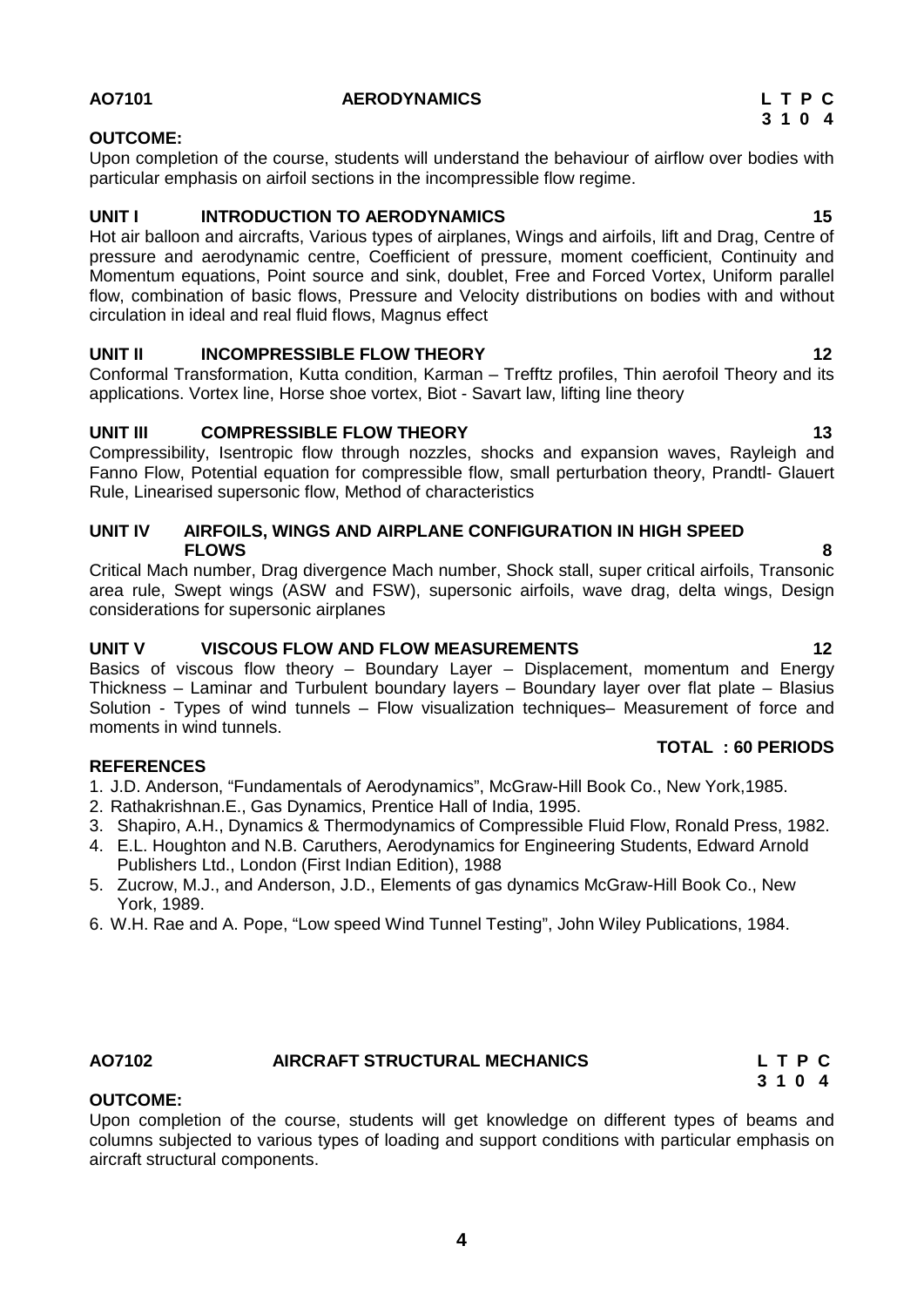### **5**

## **UNIT I BENDING OF BEAMS 12**

Elementary theory of bending – Introduction to semi-monocoque structures - Stresses in beams of symmetrical and unsymmetrical sections -Box beams – General formula for bending stresses principal axes method – Neutral axis method.

### **UNIT II SHEAR FLOW IN OPEN SECTIONS 9**

Shear stresses in beams – Shear flow in stiffened panels - Shear flow in thin walled open tubes – Shear centre – Shear flow in open sections with stiffeners.

### **UNIT III SHEAR FLOW IN CLOSED SECTIONS 15**

Shear flow in closed sections with stiffeners– Angle of twist - Shear flow in two flange and three flange box beams – Shear centre - Shear flow in thin walled closed tubes - Bredt-Batho theory - Torsional shear flow in multi cell tubes - Flexural shear flow in multi cell stiffened structures.

### **UNIT IV STABILITY PROBLEMS 12**

Stability problems of thin walled structures– Buckling of sheets under compression, shear, bending and combined loads - Crippling stresses by Needham's and Gerard's methods–Sheet stiffener panels-Effective width, Inter rivet and sheet wrinkling failures-Tension field web beams(Wagner's).

### **UNIT V ANALYSIS OF AIRCRAFT STRUCTURAL COMPONENTS 12**

Loads on Wings – Schrenk's curve - Shear force, bending moment and torque distribution along the span of the Wing. Loads on fuselage - Shear and bending moment distribution along the length of the fuselage. Analysis of rings and frames.

#### **REFERENCES**

- 1. E.F. Bruhn, "Analysis and Design of Flight Vehicle Structures", Tristate Offset Co., 1980.
- 2. Megson, T.M.G; Aircraft Structures for Engineering Students, Edward Arnold, 1995.
- 3. Peery, D.J. and Azar, J.J., Aircraft Structures, 2<sup>nd</sup> Edition, McGraw-Hill, New York, 1993.
- 4. Stephen P. Tinnoshenko & S.woinowsky Krieger, Theory of Plates and Shells, 2<sup>nd</sup> Edition, McGraw-Hill, Singapore, 1990.
- 5. Rivello, R.M., Theory and Analysis of Flight structures, McGraw-Hill, N.Y., 1993.

#### **OUTCOME:**

Upon completion of the course, students will learn the principles of operation and design of aircraft and spacecraft power plants.

### **UNIT I ELEMENTS OF AIRCRAFT PROPULSION 12**

Classification of power plants - Methods of aircraft propulsion – Propulsive efficiency – Specific fuel consumption - Thrust and power- Factors affecting thrust and power- Illustration of working of Gas turbine engine - Characteristics of turboprop, turbofan and turbojet , Ram jet, Scram jet – Methods of Thrust augmentation.

### **UNIT II PROPELLER THEORY 12**

Momentum theory, Blade element theory, combined blade element and momentum theory, propeller power losses, propeller performance parameters, prediction of static thrust- and in flight, negative thrust, prop fans, ducted propellers, propeller noise, propeller selection, propeller charts.

### **UNIT III INLETS, NOZZLES AND COMBUSTION CHAMBERS 12**

Subsonic and supersonic inlets – Relation between minimum area ratio and external deceleration ratio – Starting problem in supersonic inlets –Modes of inlet operation, jet nozzle – Efficiencies – Over expanded, under and optimum expansion in nozzles – Thrust reversal. Classification of Combustion chambers - Combustion chamber performance – Flame tube cooling – Flame stabilization.

#### **AO7103 AEROSPACE PROPULSION L T P C 3 1 0 4**

# **TOTAL: 60 PERIODS**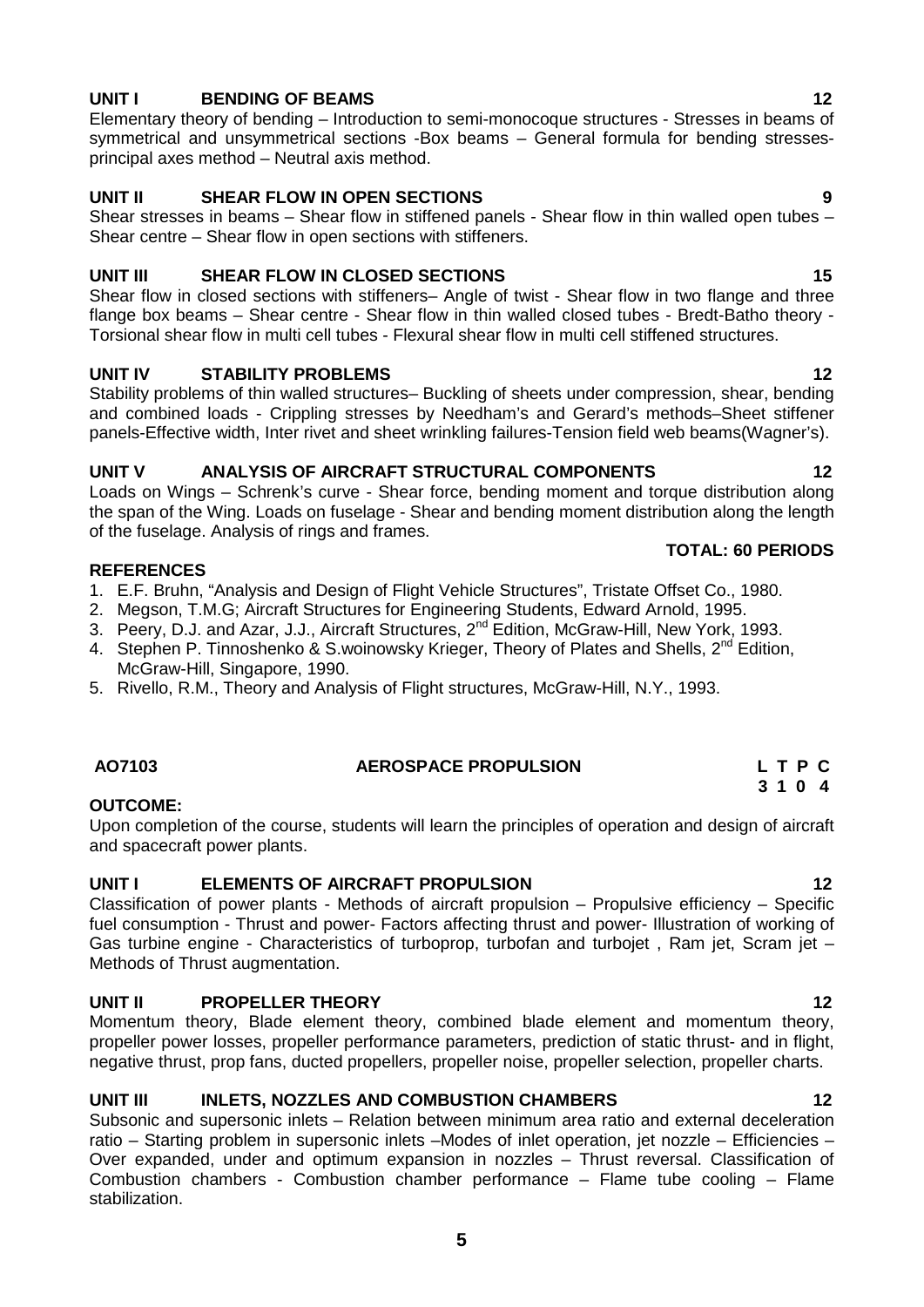## **UNIT IV AXIAL FLOW COMPRESSORS, FANS AND TURBINES 12**

Introduction to centrifugal compressors- Axial flow compressor- geometry- twin spools- three spools- stage analysis- velocity polygons- degree of reaction – radial equilibrium theory performance maps- axial flow turbines- geometry- velocity polygons- stage analysis- performance maps- thermal limit of blades and vanes.

#### **UNIT V ROCKET AND ELECTRIC PROPULSION 12**

Introduction to rocket propulsion – Reaction principle – Thrust equation – Classification of rockets based on propellants used – solid, liquid and hybrid – Comparison of these engines with special reference to rocket performance – electric propulsion – classification- electro thermal – electro static – electromagnetic thrusters- geometries of Ion thrusters- beam/plume characteristics – hall thrusters.

#### **REFERENCES**

- 1. Hill,P.G. and Peterson, C.R. Mechanics and Thermodynamics of Propulsion, Addison Wesley Longman Inc. 1999
- 2. Cohen, H. Rogers, G.F.C. and Saravanamuttoo,H.I.H, Gas Turbine Theory, Longman,1989
- 3. G.C. Oates, "Aerothermodynamics of Aircraft Engine Components", AIAA Education Series, 1985.
- 4. G.P.Sutton, "Rocket Propulsion Elements", John Wiley & Sons Inc., New York, 5<sup>th</sup> Edition, 1986.
- 5. W.P.Gill, H.J.Smith & J.E. Ziurys, "Fundamentals of Internal Combustion Engines as applied to Reciprocating, Gas turbine & Jet Propulsion Power Plants", Oxford & IBH Publishing Co., 1980.

#### **AO7104 THEORY OF VIBRATIONS L T P C**

#### **OUTCOME:**

Upon completion of the course, students will learn the dynamic behaviour of different aircraft components and the interaction among the aerodynamic, elastic and inertia forces

#### **UNIT I SINGLE DEGREE OF FREEDOM SYSTEMS 10**

Simple harmonic motion, definition of terminologies, Newton's Laws, D'Alembert's principle, Energy methods. Free and forced vibrations with and without damping, base excitation, and vibration measuring instruments.

### **UNIT II MULTI-DEGREES OF FREEDOM SYSTEMS 12**

Two degrees of freedom systems, Static and dynamic couplings, eigen values, eigen vectors and orthogonality conditions of eigen vectors, Vibration absorber, Principal coordinates, Principal modes. Hamilton's Principle, Lagrange's equation and its applications.

#### **UNIT III VIBRATION OF ELASTIC BODIES 10**

Transverse vibrations of strings, Longitudinal, Lateral and Torsional vibrations. Approximate methods for calculating natural frequencies.

#### **UNIT IV EIGEN VALUE PROBLEMS & DYNAMIC RESPONSE OF LARGE SYSTEMS 8**

Eigen value extraction methods – Subspace hydration method, Lanczos method – Eigen value reduction method – Dynamic response of large systems – Implicit and explicit methods.

#### **UNIT V ELEMENTS OF AEROELASTICITY 5**

Aeroelastic problems – Collar's triangle of forces – Wing divergence – Aileron control reversal – Flutter. **TOTAL : 45 PERIODS**

### **REFERENCES**

1. Timoshenko, S. "Vibration Problems in Engineering", John Wiley & Sons, Inc., 1987.

**TOTAL : 60 PERIODS**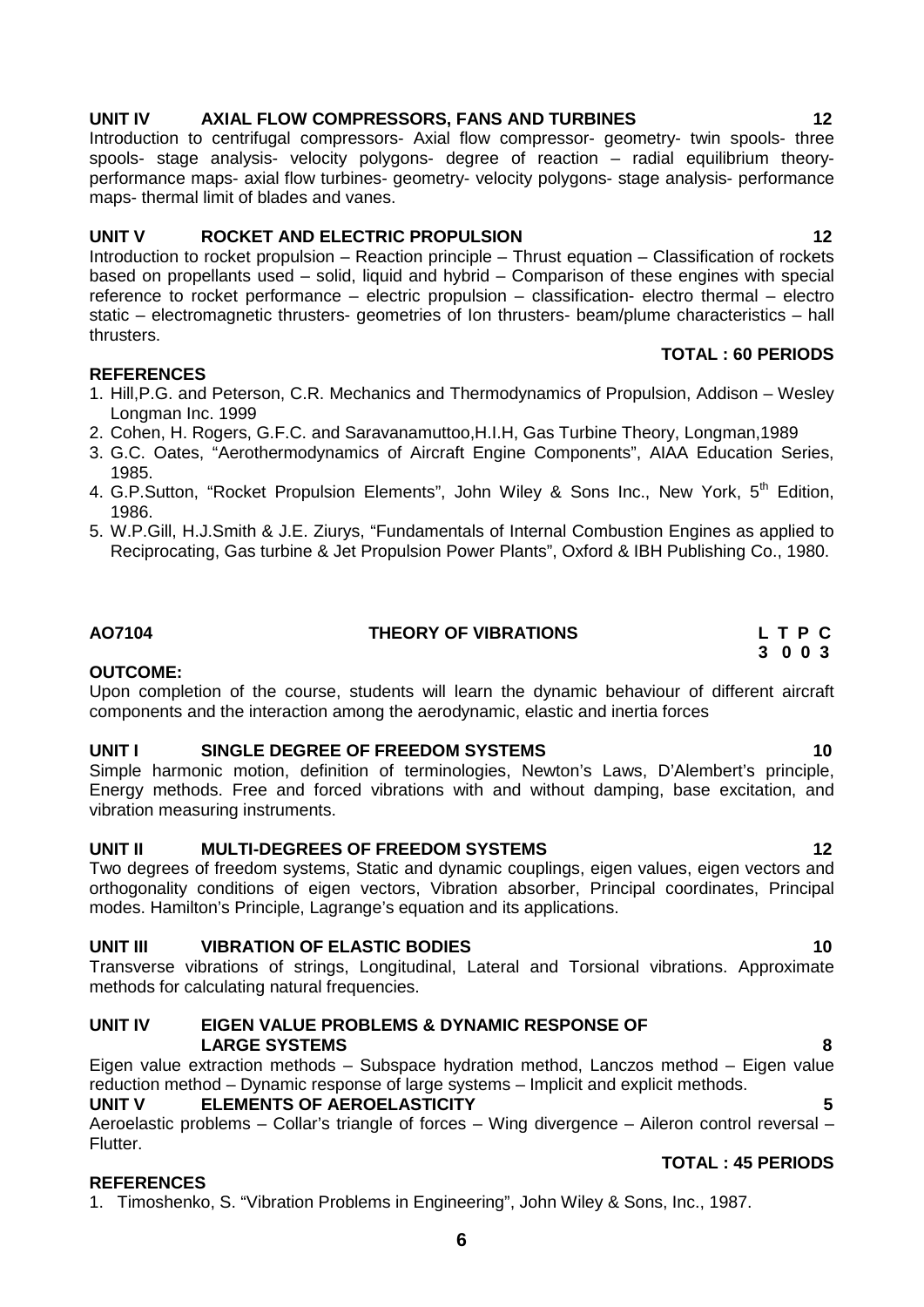- 2. Meirovitch, L. "Elements of Vibration Analysis", McGraw-Hill Inc., 1986.
- 3. Thomson W.T, Marie Dillon Dahleh, "Theory of Vibrations with Applications", Prentice Hall, 1997
- 4. F.S. Tse., I.F. Morse and R.T. Hinkle, "Mechanical Vibrations", Prentice-Hall of India, 1985.
- 5. Rao.J.S. and Gupta.K. "Theory and Practice of Mechanical Vibrations", Wiley Eastern Ltd., New Delhi, 1999.
- 6. Fung, Y.C., "An Introduction to the Theory of Aeroelasticity", John Wiley & Sons Inc., New York, 1985.

#### **AO7111 AERODYNAMICS LABORATORY L T P C**

#### **OUTCOME:**

Upon completion of the course, students will be in a position to use wind tunnel for pressure and force measurements on various models.

#### **LIST OF EXPERIMENTS**

- 1. Calibration of subsonic wind tunnel
- 2. Pressure distribution over a smooth and rough cylinders
- 3. Pressure distribution over a symmetric aerofoil section
- 
- 4. Pressure distribution over a cambered aerofoil section<br>5. Porce and moment measurements using wind tunnel b
- 5. Force and moment measurements using wind tunnel balance<br>6. Pressure distribution over a wing of symmetric aerofoil section
- 6. Pressure distribution over a wing of symmetric aerofoil section<br>7. Pressure distribution over a wing of cambered aerofoil section Pressure distribution over a wing of cambered aerofoil section
- 8. Flow visualization studies in incompressible flows
- 9. Calibration of supersonic wind tunnel
- 10. Supersonic flow visualization studies

#### **TOTAL NUMBER OF PERIODS: 60**

**0 0 4 2**

**3 1 0 4**

#### **LABORATORY EQUIPMENTS REQUIREMENTS**

- 1. Subsonic wind tunnel
- 2. Rough and smooth cylinder
- 3. Symmetrical Cambered aerofoil
- 4. Wind tunnel balance
- 5. Schlieren system
- 6. Pressure Transducers

#### **AO7201 FLIGHT MECHANICS L T P C**

#### **OUTCOME:**

Upon completion of the course, students will understand the static, dynamic longitudinal, directional and lateral stability and control of airplane, effect of maneuvers.

#### **UNIT I PRINCIPLES OF FLIGHT 12**

Physical properties and structure of the atmosphere, International Standard Atmosphere, Temperature, pressure and altitude relationship, Measurement of speed – True, Indicated and Equivalent air speed, Streamlined and bluff bodies, Various Types of drag in airplanes, Drag polar, Methods of drag reduction of airplanes.

#### **UNIT II AIRCRAFT PERFORMANCE IN LEVEL, CLIMBING AND GLIDING FLIGHTS 11**

Straight and level flight, Thrust required and available, Power required and available, Effect of altitude on thrust and power, Conditions for minimum drag and minimum power required, Gliding and Climbing flight, Range and Endurance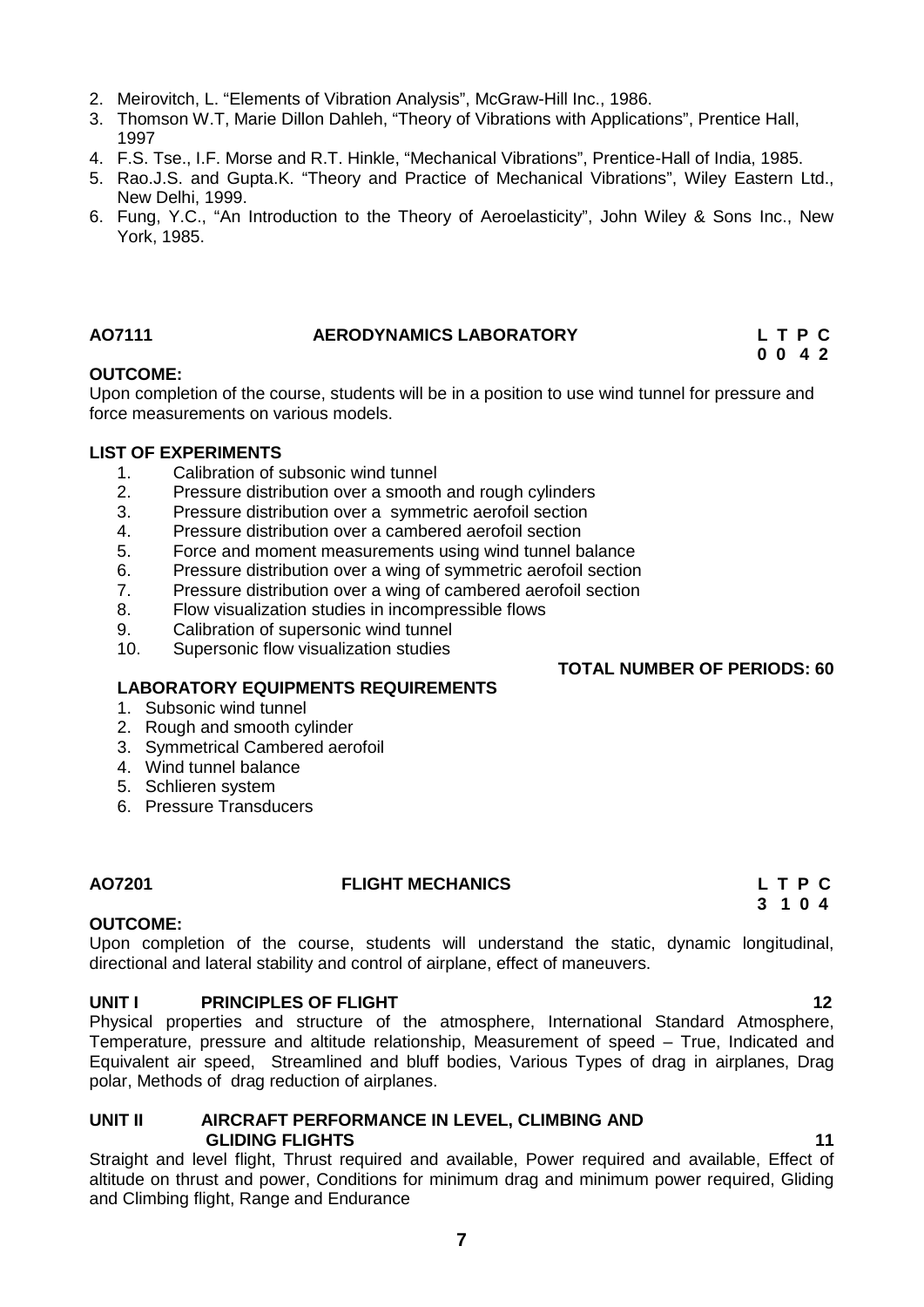## **UNIT III ACCELERATED FLIGHT 10**

Take off and landing performance, Turning performance, horizontal and vertical turn, Pull up and pull down, maximum turn rate, V-n diagram with FAR regulations.

### **UNIT IV LONGITUDINAL STABILITY AND CONTROL 15**

Degrees of freedom of a system, static and dynamic stability, static longitudinal stability, Contribution of individual components, neutral point, static margin, Hinge moment, Elevator control effectiveness, Power effects, elevator angle to trim, elevator angle per g, maneuver point, stick force gradient, aerodynamic balancing, Aircraft equations of motion, stability derivatives, stability quartic, Phugoid motion

#### **UNIT V LATERAL, DIRECTIONAL STABILITY AND CONTROL 12**

Yaw and side slip, Dihedral effect, contribution of various components, lateral control, aileron control power, strip theory, aileron reversal, weather cock stability, directional control, rudder requirements, dorsal fin, One engine inoperative condition, Dutch roll, spiral and directional divergence, autorotation and spin

#### **REFERENCES**

- 1. Houghton, E.L., and Caruthers, N.B., Aerodynamics for engineering students, Edward Arnold Publishers, 1988.
- 2. Perkins C.D., & Hage, R.E. Airplane performance, stability and control, Wiley Toppan, 1974.
- 3. Kuethe, A.M., and Chow, C.Y., Foundations of Aerodynamics, John Wiley & Sons, 1982.
- 4. Clancey,L.J. Aerodynamics, Pitman, 1986.
- 5. Babister, A.W. Aircraft stability and response, Pergamon Press, 1980.
- 6. Nelson, R.C. Flight Stability & Automatic Control, McGraw-Hill, 1989.
- 7. McCormic, B.W., Aerodynamics, Aeronautics & Flight Mechanics John Wiley, 1995.

# **AO7202 FINITE ELEMENT METHODS L T P C**

#### **OUTCOME:**

Upon completion of the course, students will learn the concept of numerical analysis of structural components

#### **UNIT I INTRODUCTION 12**

Review of various approximate methods – Rayleigh-Ritz, Galerkin and Finite Difference Methods - Stiffness and flexibility matrices for simple cases - Basic concepts of finite element method - Formulation of governing equations and convergence criteria.

#### **UNIT II DISCRETE ELEMENTS 14**

Structural analysis of bar and beam elements for static and dynamic loadings. Bar of varying section – Temperature effects

Program Development and use of software package for application of bar and beam elements for static, dynamic and stability analysis.

#### **UNIT III CONTINUUM ELEMENTS 14**

Plane stress, Plane strain and Axisymmetric problems – CST Element – LST Element. Consistent and lumped load vectors. Use of local co-ordinates. Numerical integration. Application to heat transfer problems.

Solution for 2-D problems (static analysis and heat transfer) using software packages.

#### **UNIT IV ISOPARAMETRIC ELEMENTS 12**

Definition and use of different forms of 2-D and 3-D elements. - Formulation of element stiffness matrix and load vector.

Solution for 2-D problems (static analysis and heat transfer) using software packages.

# **TOTAL: 60 PERIODS**

# **3 1 0 4**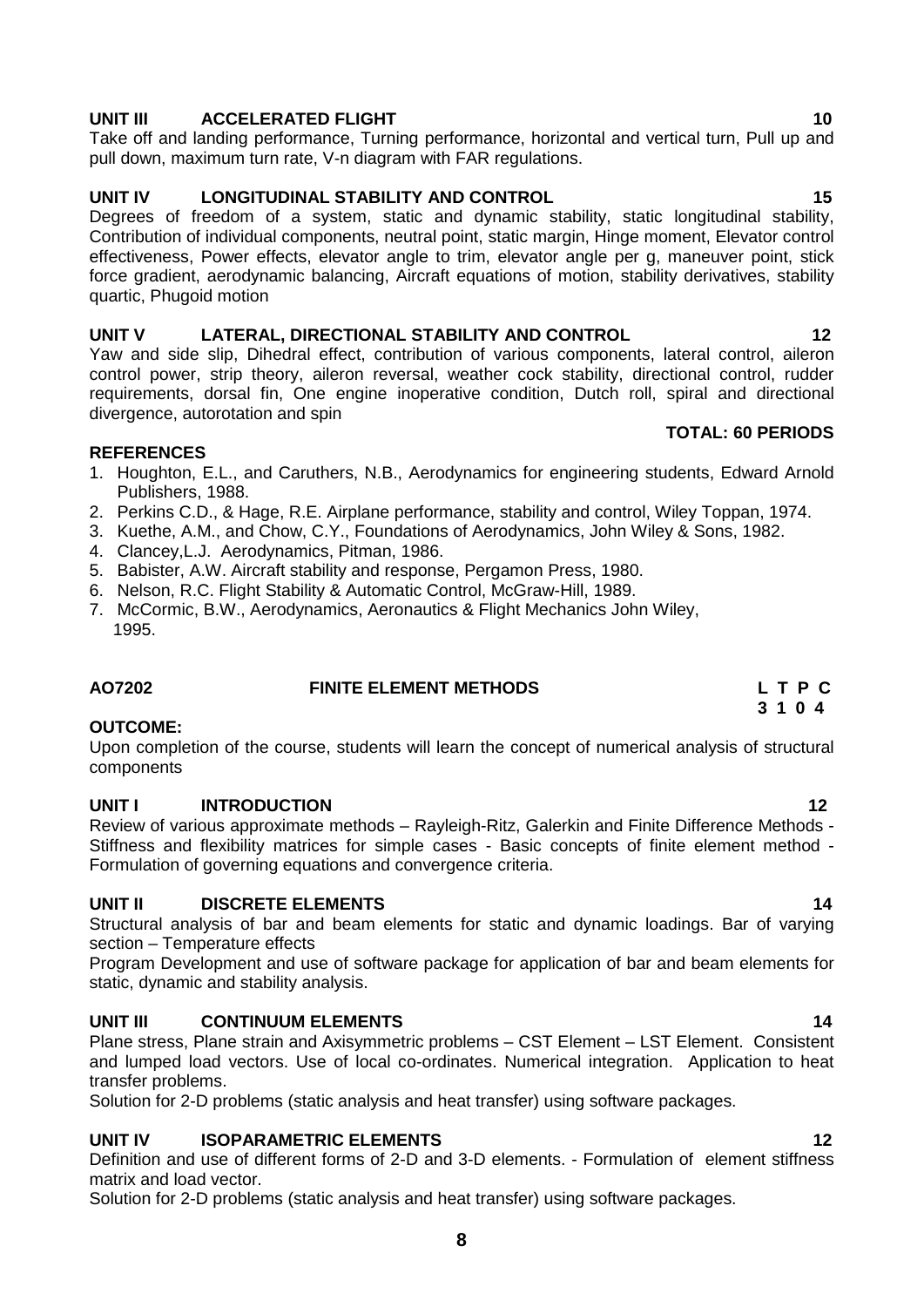#### **UNIT V SOLUTION SCHEMES 8**

Different methods of solution of simultaneous equations governing static, dynamics and stability problems. General purpose Software packages.

#### **TOTAL: 60 PERIODS**

#### **REFERENCES**

- 1. Segerlind,L.J. "Applied Finite Element Analysis", Second Edition, John Wiley and Sons Inc., New York, 1984.
- 2. Tirupathi R. Chandrupatla and Ashok D. Belegundu, Introduction to Finite Elements in Engineering, Prentice Hall, 2002
- 3. S.S.Rao, "Finite Element Method in Engineering", Butterworth, Heinemann Publishing, 3<sup>rd</sup> Edition, 1998
- 4. Robert D. Cook, David S. Malkus, Michael E. Plesha and Robert J. Witt "Concepts and Applications of Finite Element Analysis", 4<sup>th</sup> Edition, John Wiley & Sons, 2002.
- 5. K.J. Bathe and E.L. Wilson, "Numerical Methods in Finite Elements Analysis", Prentice Hall of India Ltd., 1983.
- 6. C.S. Krishnamurthy, "Finite Elements Analysis", Tata McGraw-Hill, 1987.

#### **AO7203 COMPUTATIONAL FLUID DYNAMICS IN AEROSPACE L T P C ENGINEERING 3 1 0 4**

#### **OUTCOME:**

Upon completion of the course, students will learn the flow of dynamic fluids by computational methods.

### **UNIT I NUMERICAL SOLUTIONS OF SOME FLUID DYNAMICAL PROBLEMS 15**

Basic fluid dynamics equations, Equations in general orthogonal coordinate system, Body fitted coordinate systems, Stability analysis of linear system. Finding solution of a simple gas dynamic problem, Local similar solutions of boundary layer equations, Numerical integration and shooting technique.

Numerical solution for CD nozzle isentropic flows and local similar solutions of boundary layer equations.

#### **UNIT II GRID GENERATION 15**

Need for grid generation – Various grid generation techniques – Algebraic, conformal and numerical grid generation – importance of grid control functions – boundary point control – orthogonality of grid lines at boundaries.

Elliptic grid generation using Laplace's equations for geometries like airfoil and CD nozzle.

#### **UNIT III TRANSONIC RELAXATION TECHNIQUES 15**

Small perturbation flows, Transonic small perturbation (TSP) equations, Central and backward difference schemes, conservation equations and shockpoint operator, Line relaxation techniques, Acceleration of convergence rate, Jameson's rotated difference scheme -stretching of coordinates, shock fitting techniques Flow in body fitted coordinate system.

Numerical solution of 1-D conduction- convection energy equation using time dependentmethods using both implicit and explicit schemes – application of time split method for the above equation and comparison of the results.

#### **UNIT IV TIME DEPENDENT METHODS 15**

Stability of solution, Explicit methods, Time split methods, Approximate factorization scheme, Unsteady transonic flow around airfoils. Some time dependent solutions of gas dynamic problems. Numerical solution of unsteady 2-D heat conduction problems using SLOR methods

#### **UNIT V PANEL METHODS 15**

Elements of two and three dimensional panels, panel singularities. Application of panel methods to incompressible, compressible, subsonic and supersonic flows.

### **9**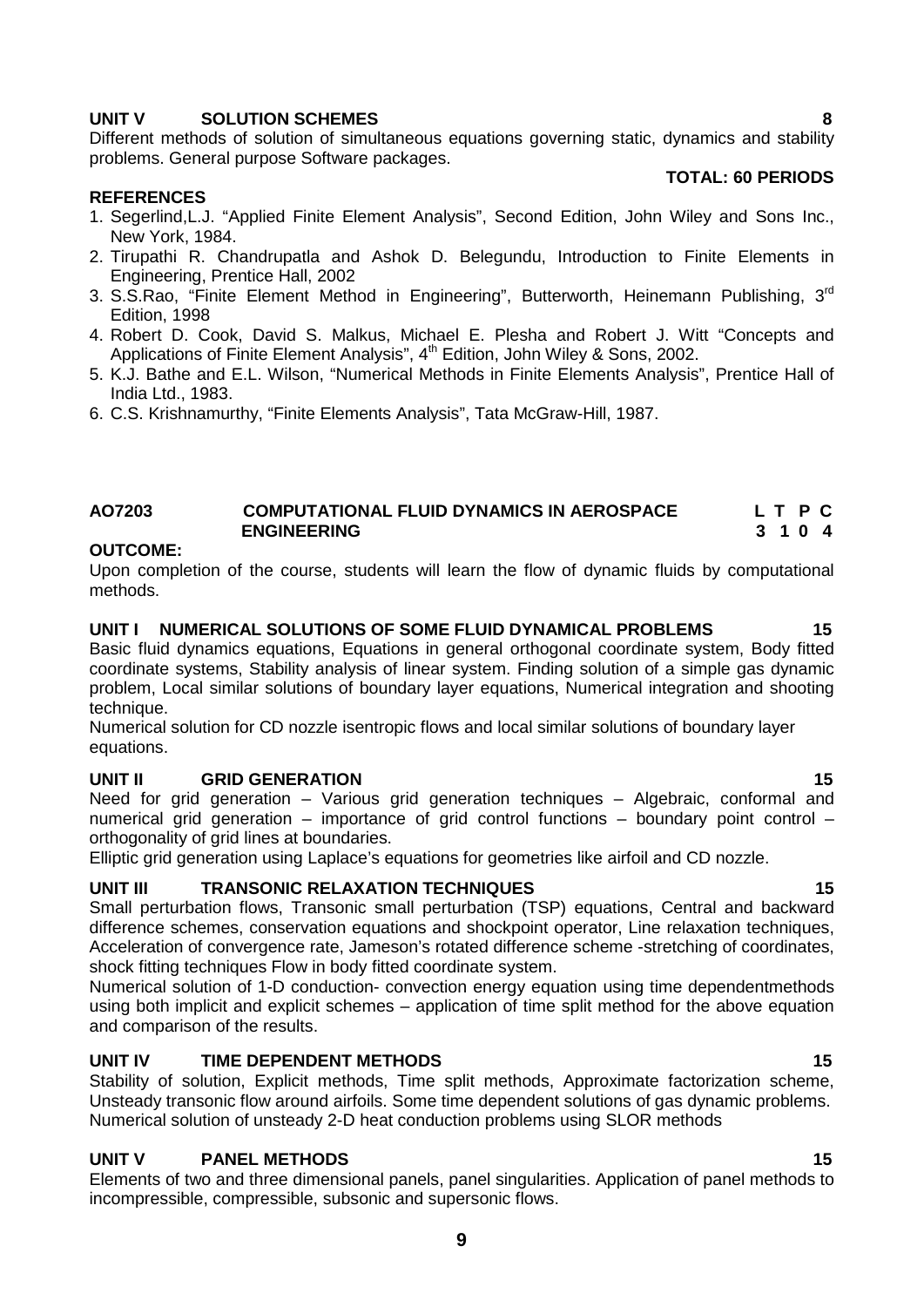Numerical solution of flow over a cylinder using 2-D panel methods using both vertex and source panel methods for lifting and non lifting cases respectively.

#### **REFERENCES**

- 1. T.J. Chung, Computational Fluid Dynamics, Cambridge University Press, 2002
- 2. C.Y.Chow, "Introduction to Computational Fluid Dynamics", John Wiley, 1979.
- 3. A.A. Hirsch, 'Introduction to Computational Fluid Dynamics", McGraw-Hill, 1989.
- 4. T.K.Bose, "Computation Fluid Dynamics" Wiley Eastern Ltd., 1988.
- 5. H.J. Wirz and J.J. Smeldern "Numerical Methods in Fluid Dynamics", McGraw-Hill & Co., 1978.
- 6. John D. Anderson, JR" Computational Fluid Dynamics", McGraw-Hill Book Co., Inc., New York, 1995.

#### **AO7204 COMPOSITE MATERIALS AND STRUCTURES L T P C 3 0 0 3**

### **OUTCOME:**

Upon completion of the course, students will understand the fabrication, analysis and design of composite materials & structures.

### **UNIT I INTRODUCTION 10**

Classification and characteristics of composite materials - Types of fiber and resin materials, functions and their properties – Application of composite to aircraft structures-Micromechanics- Mechanics of materials, Elasticity approaches-Mass and volume fraction of fibers and resins-Effect of voids, Effect of temperature and moisture.

#### **UNIT II MACROMECHANICS 10**

Hooke's law for orthotropic and anisotropic materials-Lamina stress-strain relations referred to natural axes and arbitrary axes.

### **UNIT III ANALYSIS OF LAMINATED COMPOSITES 10**

Governing equations for anisotropic and orthotropic plates- Angle-ply and cross ply laminates- Analysis for simpler cases of composite plates and beams - Interlaminar stresses.

### **UNIT IV MANUFACTURING & FABRICATION PROCESSES 8**

Manufacture of glass, boron and carbon fibers-Manufacture of FRP components- Open mould and closed mould processes. Properties and functions of resins.

### **UNIT V OTHER METHODS OF ANALYSIS AND FAILURE THEORY 7**

Netting analysis- Failure criteria-Flexural rigidity of Sandwich beams and plates – composite repair- AE technique.

#### **REFERENCES**

- 1. R.M. Jones, "Mechanics of Composite Materials", 2<sup>nd</sup> Edition, Taylor & Francis, 1999
- 2. L.R. Calcote, "Analysis of laminated structures", Van Nostrand Reinhold Co.,1989.
- 3 Autar K. Kaw, Mechanics of Composite Materials, CRC Press LLC, 1997
- 4. G.Lubin, "Hand Book on Fibre glass and advanced plastic composites", Van Nostrand Co., New York, 1989.
- 5. B.D. Agarwal and L.J. Broutman, "Analysis and Performance of fiber composites", John-Wiley and Sons, 1990.

#### **TOTAL: 60 PERIODS**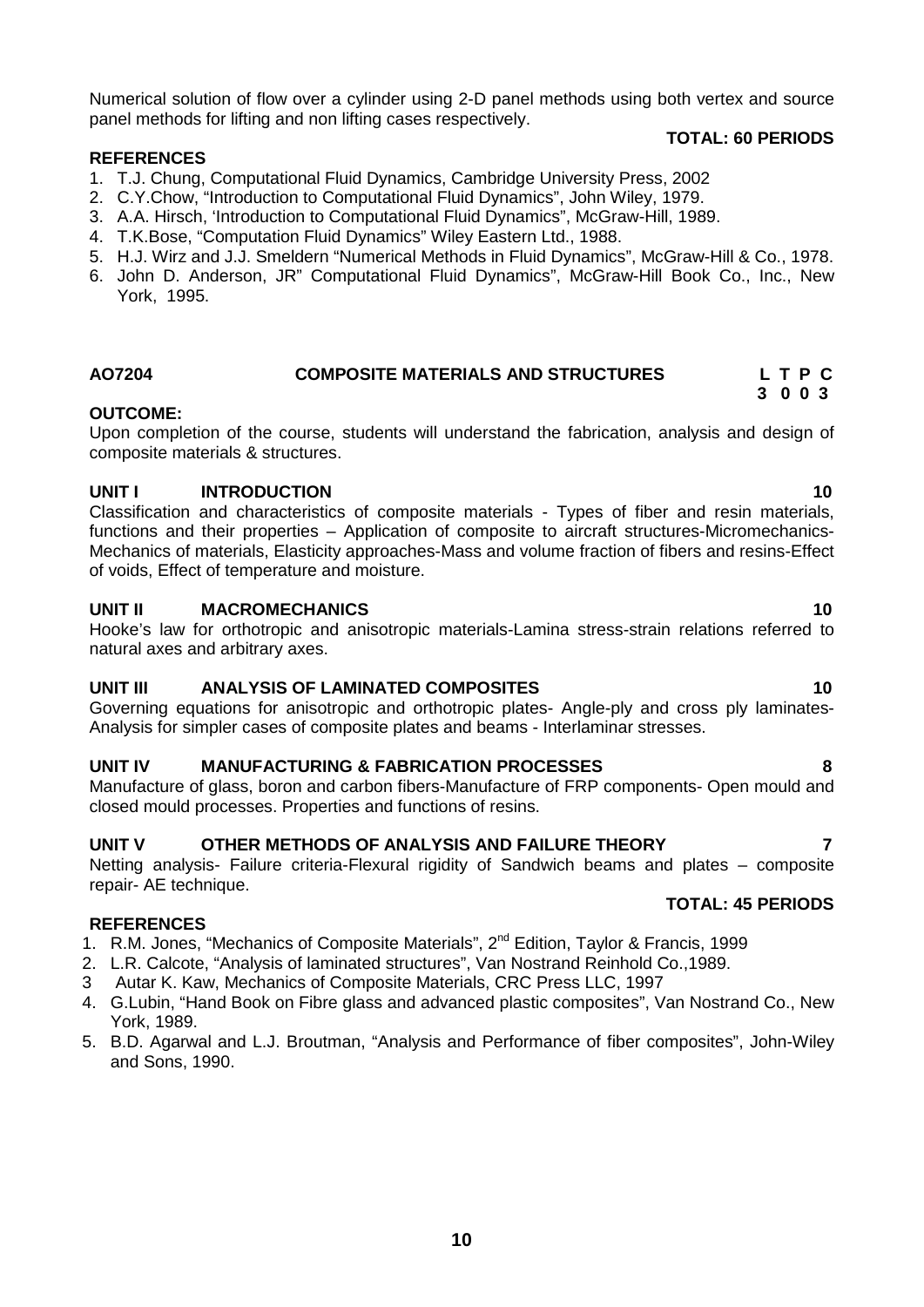#### **AO7211 STRUCTURES LABORATORY L T P C**

# **0 0 4 2**

#### **OUTCOME:**

Upon completion of the course, students will acquire experimental knowledge on the unsymmetrical bending of beams, finding the location of shear centre, obtaining the stresses in circular discs and beams using photoelastic techniques, calibration of photo – elastic materials.

#### **LIST OF EXPERIMENTS**

- 1. Constant strength Beams
- 2. Buckling of columns
- 3. Unsymmetrical Bending of Beams
- 4. Shear Centre Location for Open Section
- 5. Shear Centre Location for Closed Section
- 6. Flexibility Matrix for Cantilever Beam
- 7. Combined Loading
- 8. Calibration of Photo Elastic Materials
- 9. Stresses in Circular Disc Under Diametrical Compression Photo Elastic Method
- 10. Vibration of Beams with Different Support Conditions
- 11. Determination of elastic constants of a composite laminate.
- 12. Wagner beam

**NOTE**: Any TEN experiments will be conducted out of 12.

### **LABORATORY EQUIPMENTS REQUIREMENTS**

- 1. Constant strength beam setup
- 2. Column setup
- 3. Unsymmetrical Bending setup
- 4. Experimental setup for location of shear centre (open & close section)
- 5. Cantilever beam setup
- 6. Experimental setup for bending and torsional loads
- 7. Diffuser transmission type polariscope with accessories
- 8. Experimental setup for vibration of beams
- 9. Universal Testing Machine
- 10. Wagner beam setup

### **AO7001 BOUNDARY LAYER THEORY L T P C**

#### **OUTCOME:**

Upon completion of the course, students will acquire knowledge on viscous fluid flow, development of boundary layer for 2D flows.

### **UNIT I VISCOUS FLOW EQUATIONS 9**

Navier-Stokes Equations, Creeping motion, Couette flow, Poiseuille flow through ducts, Ekman drift.

### **UNIT II LAMINAR BOUNDARY LAYER 9**

Development of boundary layer – Estimation of boundary layer thickness, Displacement thickness - Momentum and energy thicknesses for two dimensional flow – Two dimensional boundary layer equations – Similarity solutions - Blasius solution.

### **UNIT III TURBULENT BOUNDARY LAYER 9**

Physical and mathematical description of turbulence, two-dimensional turbulent boundary layer equations, Velocity profiles – Inner, outer and overlap layers, Transition from laminar to turbulent boundary layers, turbulent boundary layer on a flat plate, mixing length hypothesis.

**TOTAL: 60 PERIODS**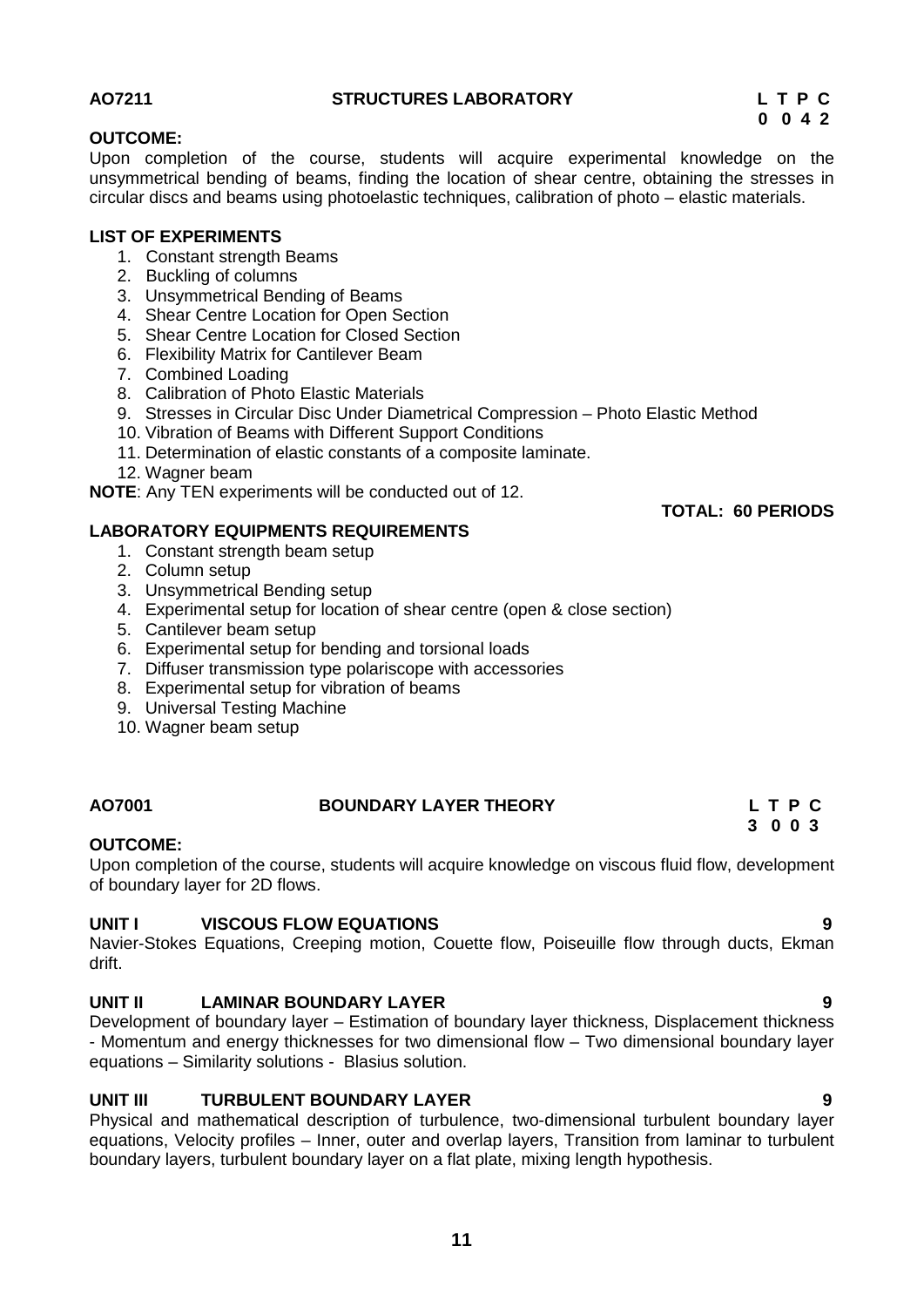### **UNIT IV APPROXIMATE SOLUTION TO BOUNDARY LAYER EQUATIONS 9**

Approximate integral methods, digital computer solutions – Von Karman – Polhausen method.

#### **UNIT V THERMAL BOUNDARY LAYER 9**

Introduction to thermal boundary layer – Heat transfer in boundary layer - Convective heat transfer, importance of non dimensional numbers – Prandtl number, Nusselt number, Lewis number etc. **TOTAL: 45 PERIODS**

#### **REFERENCES**

- 1. H. Schlichting, "Boundary Layer Theory", McGraw-Hill, New York, 1979.<br>2. Frank White Viscous Fluid flow McGraw Hill, 1998
- 2. Frank White Viscous Fluid flow McGraw Hill, 1998
- 3. A. J. Reynolds, "Turbulent flows in Engineering", John Wiley & Sons, 1980.
- 4. Ronald L., Panton, "Incompressible fluid flow", John Wiley & Sons, 1984.
- 5. Tuncer Cebeci and Peter Bradshaw, "Momentum transfer in boundary layers", Hemisphere Publishing Corporation, 1977.

#### **AO7002 AIRCRAFT DESIGN L T P C**

#### **OUTCOME:**

Upon completion of the course, students will get the basic concept of aircraft design.

#### **UNIT I REVIEW OF DEVELOPMENTS IN AVIATION 9**

Categories and types of aircrafts – various configurations – Layouts and their relative merits – strength, stiffness, fail safe and fatigue requirements – Manoeuvering load factors – Gust and manoeuverability envelopes – Balancing and maneuvering loads on tail planes.

#### **UNIT II POWER PLANT TYPES AND CHARACTERISTICS 9**

Characteristics of different types of power plants – Propeller characteristics and selection – Relative merits of location of power plant.

#### **UNIT III PRELIMINARY DESIGN 9**

Selection of geometric and aerodynamic parameters – Weight estimation and balance diagram – Drag estimation of complete aircraft – Level flight, climb, takeoff and landing calculations – range and endurance – static and dynamic stability estimates – control requirements.

#### **UNIT IV SPECIAL PROBLEMS 9**

Layout peculiarities of subsonic and supersonic aircraft – optimization of wing loading to achieve desired performance – loads on undercarriages and design requirements.

#### **UNIT V STRUCTURAL DESIGN 9**

Estimation of loads on complete aircraft and components – Structural design of fuselage, wings and undercarriages, controls, connections and joints. Materials for modern aircraft – Methods of analysis, testing and fabrication.

#### **PRACTICALS**

Conceptual design of an aircraft for given specifications.

#### **REFERENCES**

- 1. D.P. Raymer, "Aircraft conceptual design", AIAA Series, 1988.
- 2. G. Corning, "Supersonic & Subsonic Airplane Design", II Edition, Edwards Brothers Inc., Michigan, 1953.
- 3. E.F. Bruhn, "Analysis and Design of Flight Vehicle Structures", Tristate Offset Co., U.S.A., 1980.
- 4. E. Torenbeek, "Synthesis of Subsonic Airplane Design", Delft University Press, London, 1976.

**TOTAL: 45 PERIODS**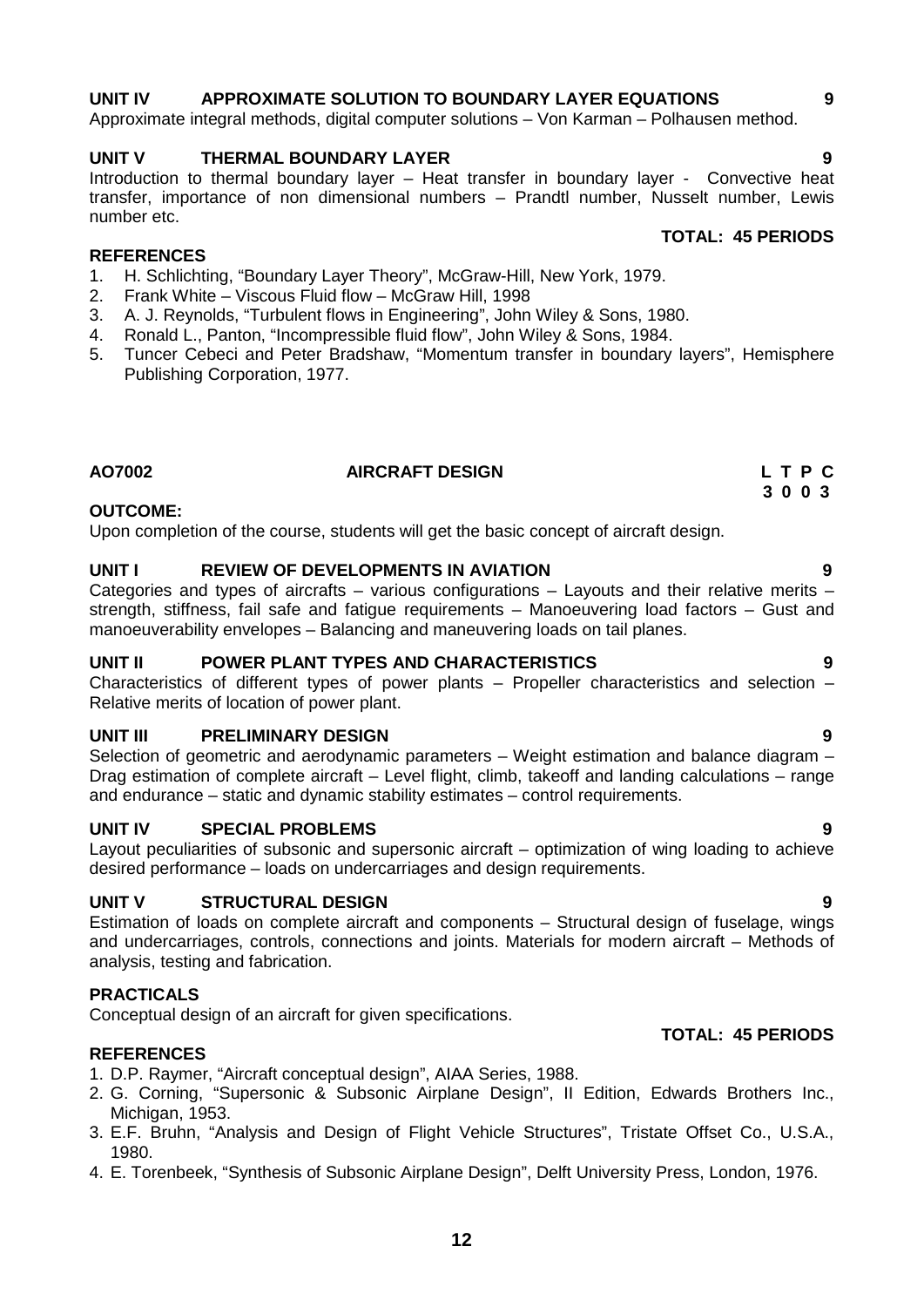- 5. H.N.Kota, Integrated design approach to Design fly by wire" Lecture notes Interline Pub. Bangalore, 1992.
- 6. A.A. Lebedenski, "Notes on airplane design", Part-I, I.I.Sc., Bangalore, 1971.

# **OUTCOME:**

Upon completion of the course, students will learn about non-aeronautical uses of aerodynamics such as road vehicle, building aerodynamics and problems of flow induced vibrations.

**AO7003 INDUSTRIAL AERODYNAMICS L T P C**

#### **UNIT I ATMOSPHERE 9**

Types of winds, Causes of variation of winds, Atmospheric boundary layer, Effect of terrain on gradient height, Structure of turbulent flows.

#### **UNIT II WIND ENERGY COLLECTORS 9**

Horizontal axis and vertical axis machines, Power coefficient, Betz coefficient by momentum theory.

#### **UNIT III VEHICLE AERODYNAMICS 9**

Power requirements and drag coefficients of automobiles, Effects of cut back angle, Aerodynamics of trains and Hovercraft.

#### **UNIT IV BUILDING AERODYNAMICS 9**

Pressure distribution on low rise buildings, wind forces on buildings. Environmental winds in city blocks, Special problems of tall buildings, Building codes, Building ventilation and architectural aerodynamics.

#### **UNIT V FLOW INDUCED VIBRATIONS 9**

Effects of Reynolds number on wake formation of bluff shapes, Vortex induced vibrations, Galloping and stall flutter.

#### **REFERENCES**

- 1. M.Sovran (Ed), "Aerodynamics and drag mechanisms of bluff bodies and road vehicles", Plenum press, New York, 1978.
- 2. P. Sachs, "Winds forces in engineering", Pergamon Press, 1978.
- 3. R.D. Blevins, "Flow induced vibrations", Van Nostrand, 1990.
- 4. N.G. Calvent, "Wind Power Principles", Charles Griffin & Co., London, 1979.

### **OUTCOME:**

Upon completion of the course, students will learn about the basic ideas of evolution, performance and associated stability problems of helicopter.

### **UNIT I INTRODUCTION 7**

Types of rotorcraft – autogyro, gyrodyne, helicopter, Main rotor system – articulated, semi rigid, rigid rotors, Collective pitch control, cyclic pitch control, anti torque pedals.

## **UNIT II HELICOPTER AERODYNAMICS 12**

Momentum / actuator disc theory, Blade element theory, combined blade element and momentum theory, vortex theory, rotor in hover, rotor model with cylindrical wake and constant circulation along blade, free wake model, Constant chord and ideal twist rotors, Lateral flapping, Coriolis forces, reaction torque, compressibility effects, Ground effect.

#### **TOTAL: 45 PERIODS**

# **AO7004 HELICOPTER AERODYNAMICS L T P C**

**3 0 0 3**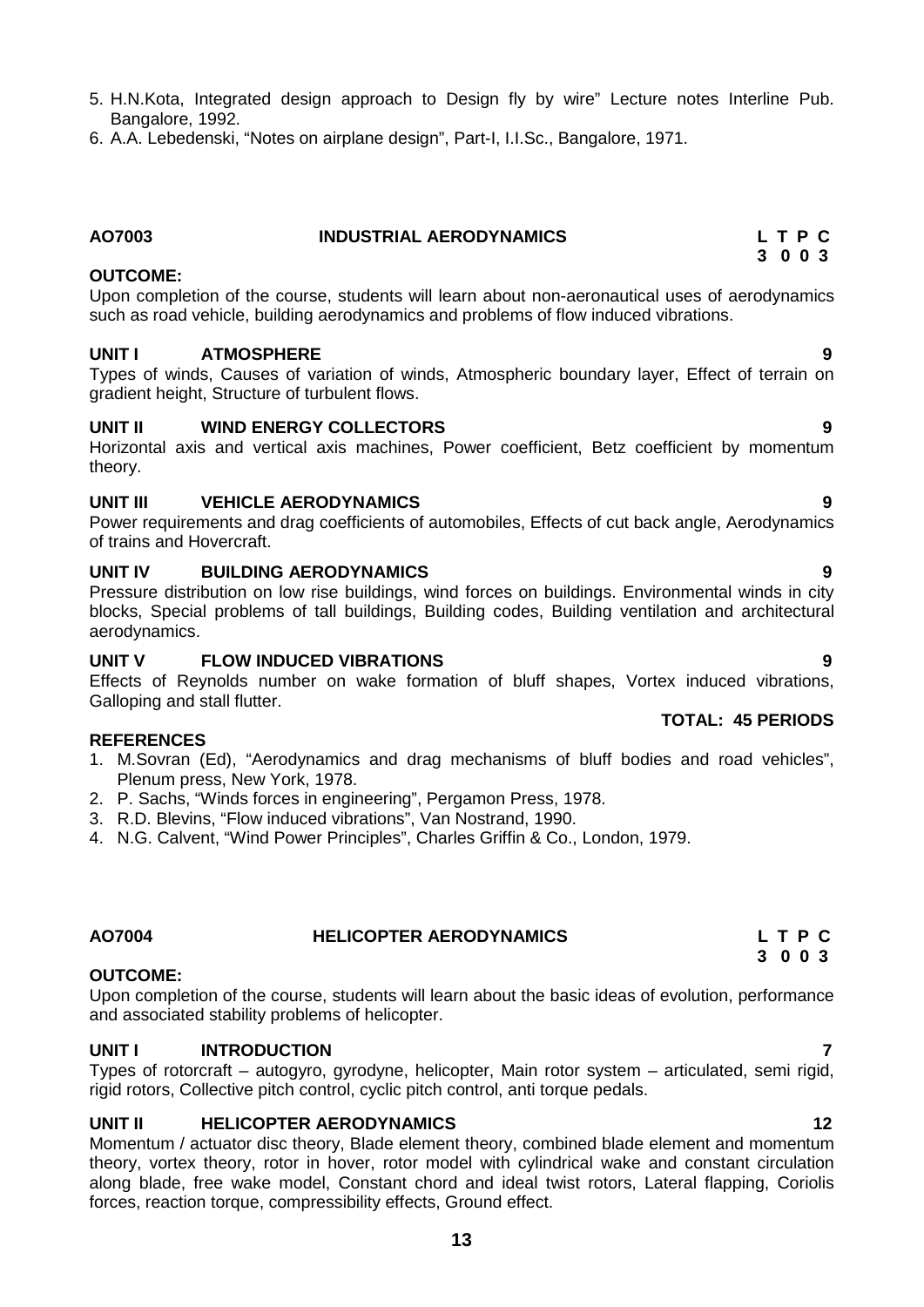### **UNIT III PERFORMANCE 9**

Hover and vertical flight, forward level flight, Climb in forward flight, optimum speeds, Maximum level speed, rotor limits envelope – performance curves with effects of altitude

#### **UNIT IV STABILITY AND CONTROL 9**

Helicopter Trim, Static stability – Incidence disturbance, forward speed disturbance, angular velocity disturbance, yawing disturbance, Dynamic Stability.

#### **UNIT V AERODYNAMIC DESIGN 8**

Blade section design, Blade tip shapes, Drag estimation – Rear fuselage upsweep, **TOTAL: 45 PERIODS**

#### **REFERENCES**

- 1. J. Seddon, " Basic Helicopter Aerodynamics", AIAA Education series, Blackwell scientific publications, U.K, 1990.
- 2. A. Gessow and G.C.Meyers, "Aerodynamics of the Helicopter", Macmillan and Co., New York, 1982.
- 3. John Fay, "The Helicopter", Himalayan Books, New Delhi, 1995.
- 4. Lalit Gupta, "Helicopter Engineering", Himalayan Books, New Delhi, 1996.
- 5. Lecture Notes on "Helicopter Technology", Department of Aerospace Engineering, IIT –Kanpur and Rotary Wing aircraft R&D center, HAL, Bangalore, 1998.

| AO7005 | <b>STRUCTURAL DYNAMICS</b> | LTPC    |
|--------|----------------------------|---------|
|        |                            | 3 0 0 3 |

#### **OUTCOME:**

Upon completion of the course, students will learn how to use the approximate methods for dynamic response of continuous systems.

#### **UNIT I FORCE-DEFLECTION PROPERTIES OF STRUCTURES 10**

Constraints and Generalized coordinates  $-$  Virtual work and generalized forces  $-$  Force  $-$ Deflection influence functions – stiffness and flexibility methods.

#### **UNIT II PRINCIPLES OF DYNAMICS 10**

Free, Damped and forced vibrations of systems with finite degrees of freedom. D"Alembert's principle – Hamilton's principle – Lagrange's equations of motion and its applications.

#### **UNIT III NATURAL MODES OF VIBRATION 10**

Equations of motion for free vibrations. Solution of Eigen value problems – Normal coordinates and orthogonality conditions of eigen vectors.

#### **UNIT IV ENERGY METHODS 8**

Rayleigh's principle and Rayleigh – Ritz method. Coupled natural modes. Effect of rotary inertia and shear on lateral vibrations of beams.

#### **UNIT V APPROXIMATE METHODS 7**

Approximate methods of evaluating the eigen values and the dynamic response of continuous systems. Application of Matrix methods for dynamic analysis. **TOTAL: 45 PERIODS**

#### **REFERENCES**

- 1. W.C. Hurty and M.F. Rubinstein, "Dynamics of Structures", Prentice Hall of India Pvt., Ltd., New Delhi, 1987.
- 2. F.S.Tse, I.E. Morse and H.T. Hinkle, "Mechanical Vibration", Prentice Hall of India Pvt., Ltd., New Delhi, 1988.
- 3. R.K. Vierck, "Vibration Analysis", 2nd Edition, Thomas Y. Crowell & Co., Harper & Row Publishers, New York, U.S.A., 1989.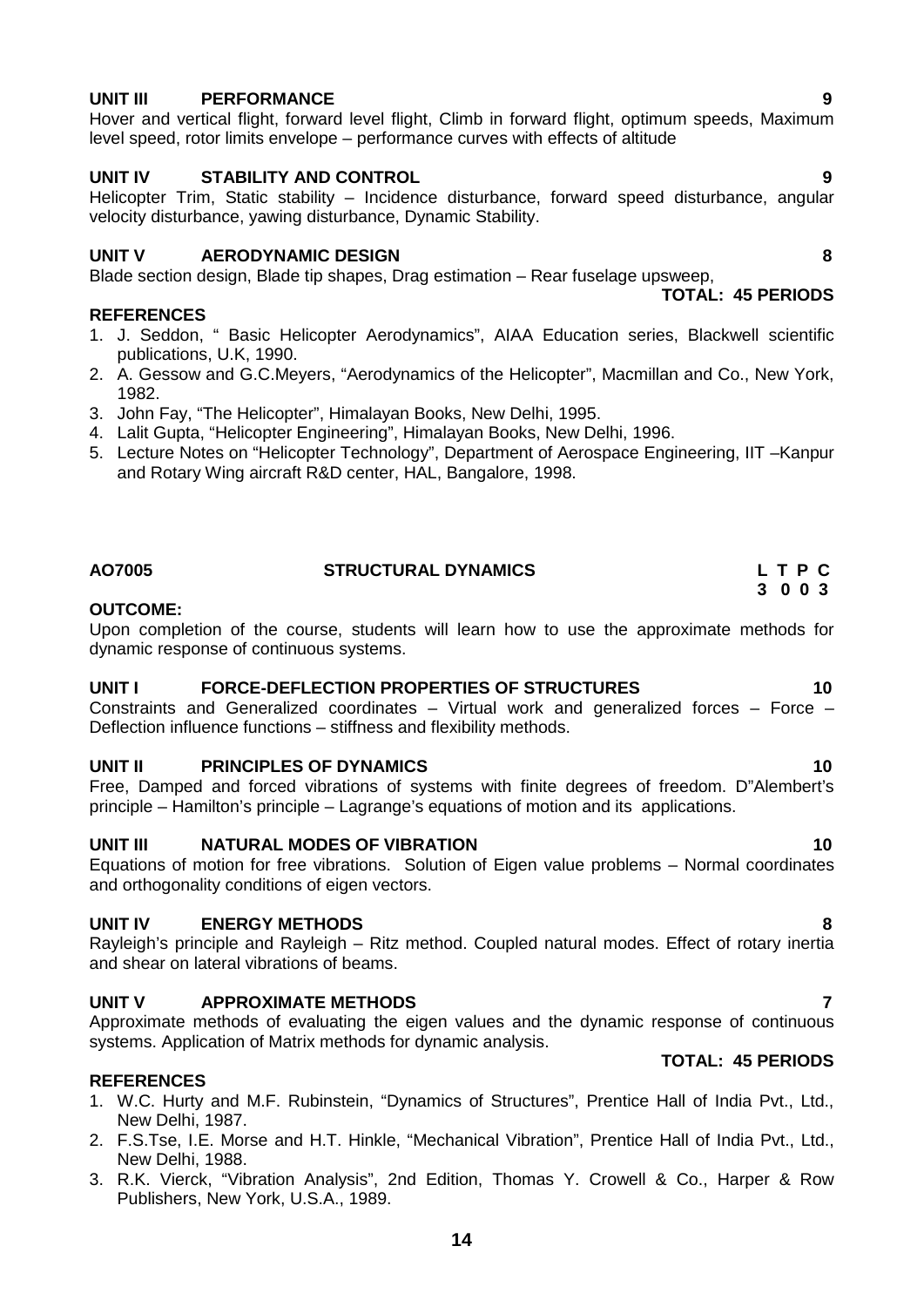- 4. S.P. Timoshenko and D.H. Young, "Vibration Problems in Engineering", John Willey & Sons Inc., 1984.
- 5. Von. Karman and A.Biot, "Mathematical Methods in Engineering", McGraw-Hill Book Co., New York, 1985.

#### **OUTCOME:**

Upon completion of the course, Students can understand the theoretical concepts of material behaviour with particular emphasis on their elasticity property.

#### **UNIT I AEROELASTIC PHENOMENA 6**

Stability versus response problems – The aero-elastic triangle of forces – Aeroelasticity in Aircraft Design – Prevention of aeroelastic instabilities. Influence and stiffness co-efficients. Flexure – torsional oscillations of beam – Differential equation of motion of beam.

### **UNIT II DIVERGENCE OF A LIFTING SURFACE 10**

Simple two dimensional idealisations-Strip theory – Integral equation of the second kind – Exact solutions for simple rectangular wings – 'Semirigid' assumption and approximate solutions – Generalised coordinates – Successive approximations – Numerical approximations using matrix equations.

### **UNIT III STEADY STATE AEROLASTIC PROBLEMS 9**

Loss and reversal of aileron control – Critical aileron reversal speed – Aileron efficiency – Semi rigid theory and successive approximations – Lift distribution – Rigid and elastic wings. Tail efficiency. Effect of elastic deformation on static longitudinal stability.

### **UNIT IV FLUTTER PHENOMENON 14**

Non-dimensional parameters – Stiffness criteria – Dynamic mass balancing – Dimensional similarity. Flutter analysis – Two dimensional thin airfoils in steady incompressible flow – Quasisteady aerodynamic derivatives. Galerkin method for critical flutter speed – Stability of disturbed motion – Solution of the flutter determinant – Methods of determining the critical flutter speeds – Flutter prevention and control.

### **UNIT V EXAMPLES OF AEROELASTIC PROBLEMS 6**

Galloping of transmission lines and Flow induced vibrations of transmission lines, tall slender structures and suspension bridges, VIV.

### **REFERENCES**

- 1. Y.C. Fung, "An Introduction to the Theory of Aeroelasticity", John Wiley & Sons Inc., New York, 2008.
- 2. E.G. Broadbent, "Elementary Theory of Aeroelasticity", Bun Hill Publications Ltd., 1986.
- 3. R.L. Bisplinghoff, H.Ashley, and R.L. Halfmann, "Aeroelasticity", II Edition Addison Wesley Publishing Co., Inc., 1996.
- 4. R.H. Scanlan and R.Rosenbaum, "Introduction to the study of Aircraft Vibration and Flutter", Macmillan Co., New York, 1981.
- 5. R.D.Blevins, "Flow Induced Vibrations", Krieger Pub Co., 2001

#### **AO7006 AEROELASTICITY L T P C 3 0 0 3**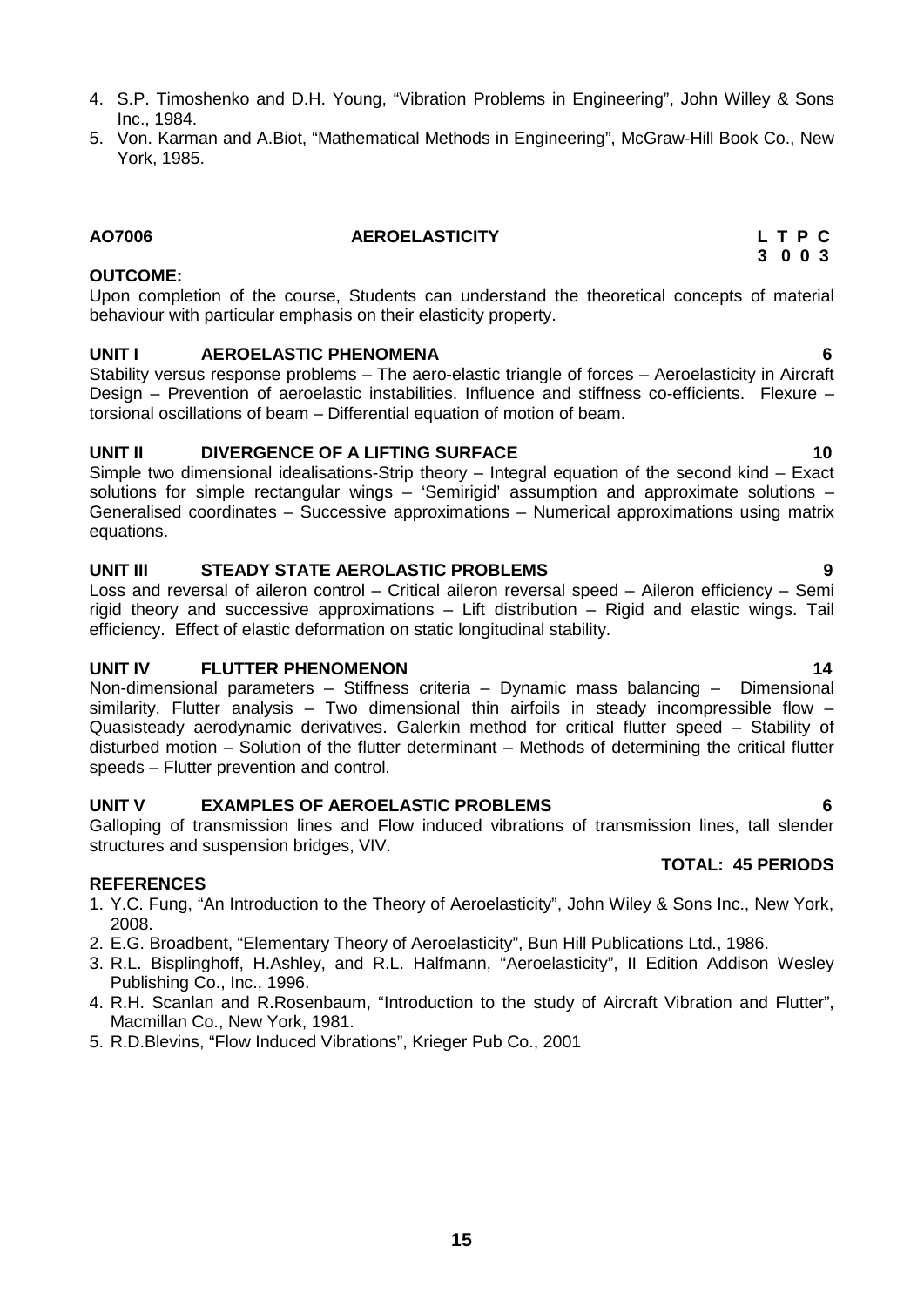#### **OUTCOME:**

Upon completion of the course, students will get knowledge on the behaviour of plates and shells with different geometry under various types of loads.

#### **UNIT I CLASSICAL PLATE THEORY 8**

Classical Plate Theory – Assumptions – Differential Equations – Boundary Conditions.

#### **UNIT II PLATES OF VARIOUS SHAPES 10**

Navier's Method of Solution for Simply Supported Rectangular Plates – Levy's Method of Solution for Rectangular Plates under Different Boundary Conditions – Circular plates.

#### **UNIT III EIGEN VALUE ANALYSIS 8**

Stability and Free Vibration Analysis of Rectangular Plates with various end conditions.

#### **UNIT IV APPROXIMATE METHODS 10**

Rayleigh – Ritz, Galerkin Methods– Finite Difference Method – Application to Rectangular Plates for Static, Free Vibration and Stability Analysis.

### **UNIT V SHELLS 9**

Basic Concepts of Shell Type of Structures – Membrane and Bending Theories for Circular Cylindrical Shells.

#### **REFERENCES**

- 1. Timoshenko, S.P. Winowsky. S., and Kreger, Theory of Plates and Shells, McGraw Hill Book Co., 1990.
- 2. T.K.Varadan & K. Bhaskar, "Análysis of plates Theory and problems", Narosha Publishing Co., 1999.
- 3. Flugge, W. Stresses in Shells, Springer Verlag, 1985.
- 4. Timoshenko, S.P. and Gere, J.M., Theory of Elastic Stability, McGraw Hill Book Co. 1986.
- 5. Harry Kraus, 'Thin Elastic Shells', John Wiley and Sons, 1987.

#### **AO7008 HIGH TEMPERATURE PROBLEMS IN STRUCTURES L T P C 3 0 0 3**

#### **OUTCOME:**

Upon completion of the course, students will learn the analysis of bar, plane truss and beam under mechanical and thermal loads.

#### **UNIT I TEMPERATURE EQUATIONS & AERODYNAMIC HEATING 9**

Basics of conduction, radiation and convection  $-$  Fourier's equation  $-$  Boundary and initial conditions – One-dimensional problem formulations – Methods and Solutions. Heat balance equation for idealised structures – Adiabatic temperature – Variations – Evaluation of transient temperature.

#### **UNIT II THERMAL STRESS ANALYSIS 9**

Thermal stresses and strains – Equations of equilibrium – Boundary conditions – Thermoelasticity – Two dimensional problems and solutions – Airy stress function and applications.

#### **UNIT III THERMAL STRESS IN BEAMS, TRUSSES AND THIN CYLINDERS 9**

Analysis of bar, plane truss and beam under mechanical loads and temperature. Thermal stress analysis of thin cylinder.

#### **TOTAL: 45 PERIODS**

#### **AO7007 THEORY OF PLATES AND SHELLS L T P C 3 0 0 3**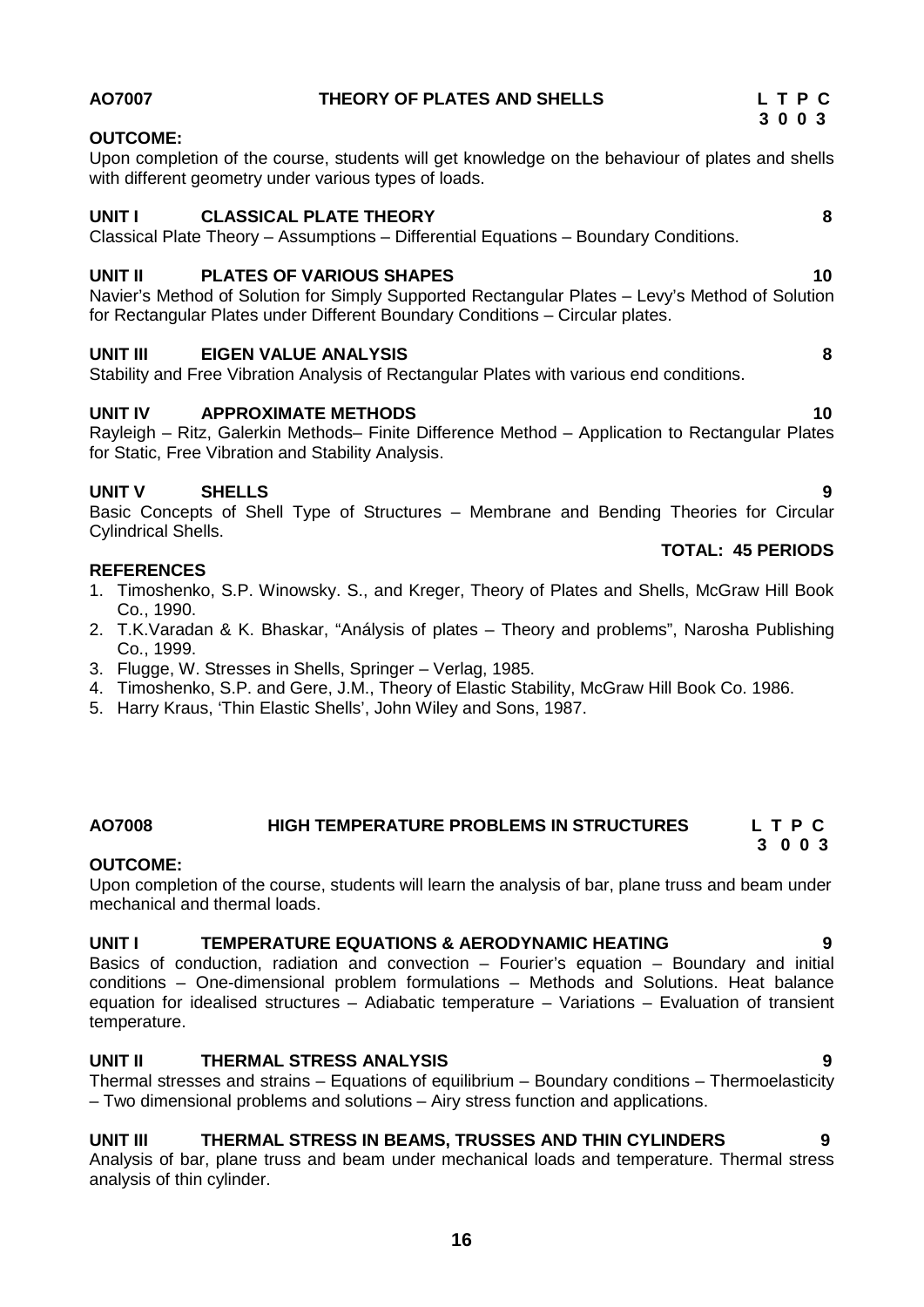### **UNIT IV THERMAL STRESSES IN PLATES 9**

Membrane thermal stresses –Rectangular plates – Circular plates – Thick plates with temperature varying along thickness.

#### **UNIT V SPECIAL TOPICS & MATERIALS 9**

Thermal bucking – Analysis including material properties variation with temperature.. **TOTAL: 45 PERIODS**

#### **REFERENCES**

- 1. A.B. Bruno and H.W. Jerome, "Theory of Thermal Stresses", John Wiley & Sons Inc., New York, 1980.
- 2. N.J. Hoff, "High Temperature effects in Aircraft Structures", John Wiley & Sons Inc., London, 1986.
- 3. D.J. Johns, "Thermal Stress Analysis", Pergamon Press, Oxford, 1985.

#### **AO7009 FATIGUE AND FRACTURE MECHANICS L T P C 3 0 0 3**

#### **OUTCOME:**

Upon completion of the course, students will learn about fracture behaviour, fatigue design and testing of structures.

#### **UNIT I FATIGUE OF STRUCTURES 10**

S.N. curves – Endurance limit – Effect of mean stress – Goodman, Gerber and Soderberg relations and diagrams – Notches and stress concentrations – Neuber's stress concentration factors – plastic stress concentration factors – Notched S-N curves.

#### **UNIT II STATISTICAL ASPECTS OF FATIGUE BEHAVIOUR 8**

Low cycle and high cycle fatigue – Coffin-Manson's relation – Transition life – Cyclic Strain hardening and softening – Analysis of load histories – Cycle counting techniques – Cumulative damage – Miner's theory – other theories.

#### **UNIT III PHYSICAL ASPECTS OF FATIGUE 5**

Phase in fatigue life – Crack initiation – Crack growth – Final fracture – Dislocations – Fatigue fracture surfaces.

#### **UNIT IV FRACTURE MECHANICS 15**

Strength of cracked bodies – potential energy and surface energy – Griffith's theory – Irwin – Orwin extension of Griffith's theory to ductile materials – Stress analysis of cracked bodies – Effect of thickness on fracture toughness – Stress intensity factors for typical geometries.

#### **UNIT V FATIGUE DESIGN AND TESTING 7**

Safe life and fail safe design philosophies – Importance of Fracture Mechanics in aerospace structure – Application to composite materials and structures.

#### **REFERENCES**

- 1. D.Brock, "Elementary Engineering Fracture Mechanics", Noordhoff International Publishing Co., London, 1994.
- 2. J.F.Knott, "Fundamentals of Fracture Mechanics", Butterworth & Co., (Publishers) Ltd., London, 1983.
- 3. W.Barrois and L.Ripley, "Fatigue of Aircraft Structures", Pergamon Press, Oxford, 1983.
- 4. C.G.Sih, "Mechanics of Fracture", Vol.1 Sijthoff and Noordhoff International Publishing Co., Netherland, 1989.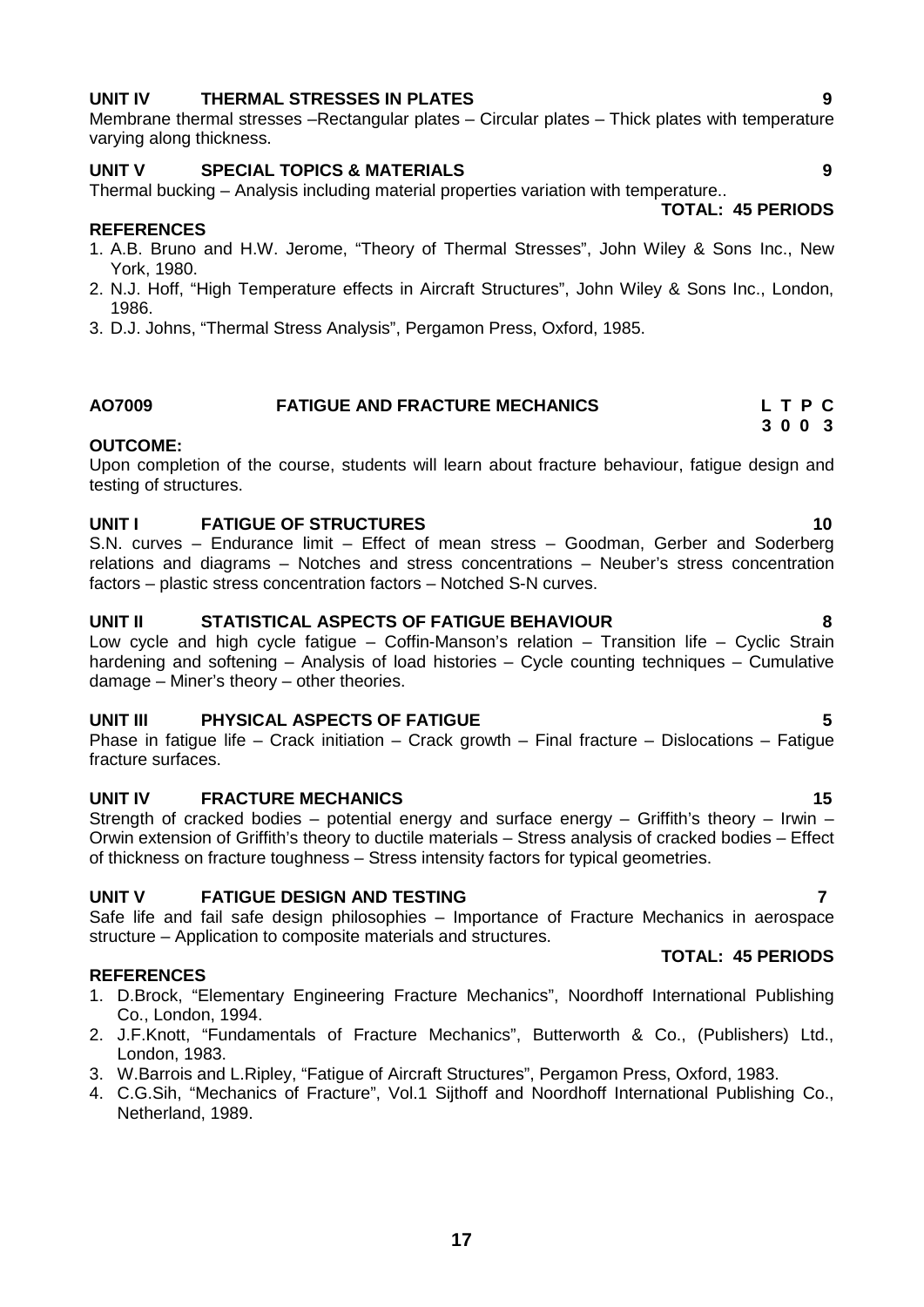#### **AO7010 THEORY OF ELASTICITY L T P C**

#### **OUTCOME:**

Upon completion of the course, students will understand the theoretical concepts of material behaviour with particular emphasis on their elasticity property.

#### **UNIT I INTRODUCTION 6**

Definition, notations and sign conventions for stress and strain – Stress - strain relations, Strain displacement relations- Elastic constants.

#### **UNIT II BASIC EQUATIONS OF ELASTICITY 10**

Equations of equilibrium – Compatibility equations in strains and stresses –Boundary Conditions - Saint-Venant's principle - Stress ellipsoid – Stress invariants – Principal stresses in 2-D and 3-D.

#### **UNIT III 2 - D PROBLEMS IN CARTESIAN COORDINATES 9**

Plane stress and plain strain problems - Airy's stress function – Biharmonic equations – 2-D problems – Cantilever and simply supported beams.

#### **UNIT IV 2 - D PROBLEMS IN POLAR COORDINATES 12**

Equations of equilibrium – Strain – displacement relations – Stress – strain relations – Airy's stress function – Use of Dunder's table. - Axisymmetric problems - Bending of Curved Bars - Circular Discs and Cylinders – Rotating Discs and Cylinders - Kirsch, Boussinasque's and Michell's problems.

### **UNIT V TORSION 8**

Coulomb's theory-Navier's theory-Saint Venant's Semi-Inverse method – Torsion of Circular, Elliptical and Triangular sections - Prandtl's theory-Membrane analogy.

#### **REFERENCES**

- 1. Ugural, A.C and Fenster, S.K, Advanced Strength and Applied Elasticity, Prentice hall, 2003
- 2. Wang, C.T. Applied elasticity, McGraw Hill 1993
- 3. Enrico Volterra and Caines, J.H, Advanced strength of Materials, Prentice Hall,1991.
- 4. S.P. Timoshenko and J.N. Goodier, Theory of Elasticity, McGraw-Hill, 1985.
- 5. E. Sechler, "Elasticity in Engineering" John Wiley & Sons Inc., New York, 1980.

#### **OUTCOME:**

Upon completion of the course, students will learn basics of hypersonic flow, shock wave boundary layer interaction and hypersonic aerodynamic heating.

#### **UNIT I BASICS OF HYPERSONIC AERODYNAMICS 8**

Thin shock layers – entropy layers – low density and high density flows – hypersonic flight paths hypersonic flight similarity parameters – shock wave and expansion wave relations of inviscid hypersonic flows.

#### **UNIT II SURFACE INCLINATION METHODS FOR HYPERSONIC INVISCID FLOWS 9**

Local surface inclination methods – modified Newtonian Law – Newtonian theory – tangent wedge or tangent cone and shock expansion methods – Calculation of surface flow properties

**TOTAL: 45 PERIODS**

# **AO7011 HYPERSONIC AERODYNAMICS L T P C 3 0 0 3**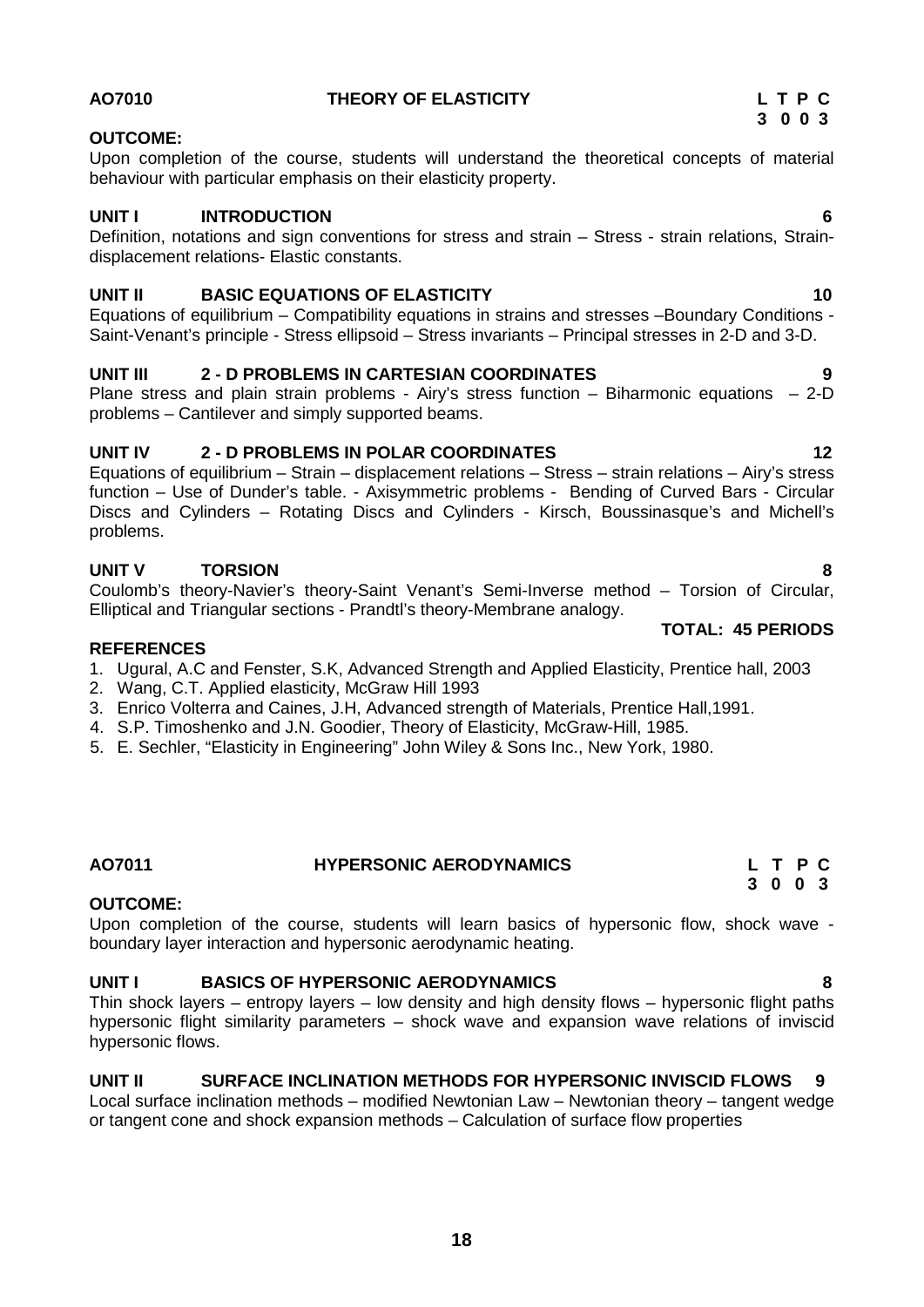### **UNIT III APPROXIMATE METHODS FOR INVISCID HYPERSONIC FLOWS` 9**

Approximate methods hypersonic small disturbance equation and theory – thin shock layer theory – blast wave theory - entropy effects - rotational method of characteristics - hypersonic shock wave shapes and correlations.

#### **UNIT IV VISCOUS HYPERSONIC FLOW THEORY 10**

Navier–Stokes equations – boundary layer equations for hypersonic flow – hypersonic boundary layer – hypersonic boundary layer theory and non similar hypersonic boundary layers – hypersonic aerodynamic heating and entropy layers effects on aerodynamic heating – heat flux estimation.

#### **UNIT V VISCOUS INTERACTIONS IN HYPERSONIC FLOWS 9**

Strong and weak viscous interactions – hypersonic shockwaves and boundary layer interactions – Estimation of hypersonic boundary layer transition- Role of similarity parameter for laminar viscous interactions in hypersonic viscous flow.

#### **REFERENCES**

- 1. John D. Anderson, Jr, Hypersonic and High Temperature Gas Dynamics, McGraw-Hill Series, New York, 1996.
- 2. John.D.Anderson, Jr., Modern Compressible Flow with Historical perspective Hypersonic Series.
- 3. William H. Heiser and David T. Pratt, Hypersonic Air Breathing propulsion, AIAA Education Series.
- 4. John T. Bertin, Hypersonic Aerothermodynamics, 1994 AIAA Inc., Washington D.

## **AO7012 HIGH TEMPERATURE GAS DYNAMICS L T P C**

#### **OUTCOME:**

Upon completion of the course, students will learn statistical thermodynamics and the transport properties of high temperature gases.

#### **UNIT I INTRODUCTION 8**

Nature of high temperature flows – Chemical effects in air – Real perfect gases – Gibb's free energy and entropy by chemical and non equilibrium – Chemically reacting mixtures and boundary layers.

### **UNIT II STATISTICAL THERMODYNAMICS 8**

Introduction to statistical thermodynamics – Relevance to hypersonic flow - Microscopic description of gases – Boltzman distribution – Cartesian function

#### **UNIT III KINETIC THEORY AND HYPERSONIC FLOWS 9**

Chemical equilibrium calculation of equilibrium composition of high temperature air – equilibrium properties of high temperature air – collision frequency and mean free path – velocity and speed distribution functions.

### **UNIT IV INVISCID HIGH TEMPERATURE FLOWS 10**

Equilibrium and non – equilibrium flows – governing equations for inviscid high temperature equilibrium flows – equilibrium normal and oblique shock wave flows – frozen and equilibrium flows – equilibrium conical and blunt body flows – governing equations for non equilibrium inviscid flows.

### **UNIT V TRANSPORT PROPERTIES IN HIGH TEMPERATURE GASES 10**

Transport coefficients – mechanisms of diffusion – total thermal conductivity – transport characteristics for high temperature air – radiative transparent gases – radiative transfer equation for transport, absorbing and emitting and absorbing gases.

**TOTAL: 45 PERIODS**

**TOTAL: 45 PERIODS**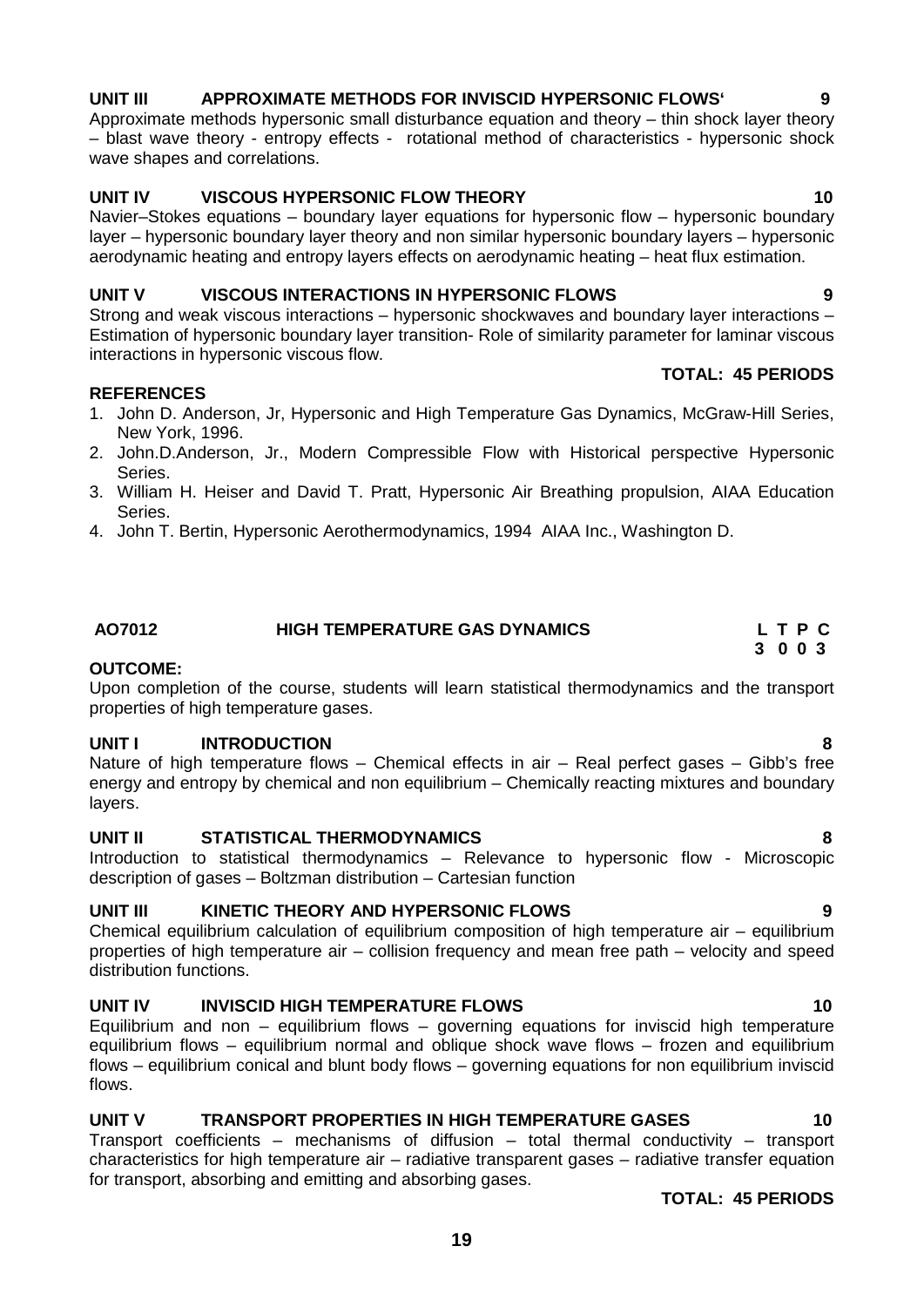#### **REFERENCES**

- 1. John D. Anderson, Jr., Hypersonic and High Temperature Gas Dynamics, McGraw-Hill Series, New York, 1996.
- 2. John D. Anderson, Jr., Modern Compressible Flow with Historical perspective McGraw-Hill Series, New York, 1996.<br>3. William H. Heiser and David T. Pratt.
- Hypersonic Air breathing propulsion, AIAA Education Series.
- 4. John T. Bertin, Hypersonic Aerothermodynamics publishers AIAA Inc., Washington, D.C.,1994.
- 5. T.K.Bose, High Temperature Gas Dynamics,

### **AO7013 WIND POWER ENGINEERING L T P C**

# **3 0 0 3**

#### **OUTCOME:**

Upon completion of the course, students will learn about aerodynamics, design and control of wind turbines.

#### **UNIT I INTRODUCTION TO WIND ENERGY 8**

Background,Motivations, and Constraints, Historical perspective, Modern wind turbines, Components and geometry, Power characteristics.

#### **UNIT II WIND CHARACTERISTICS AND RESOURCES 8**

General characteristics of the wind resource, Atmospheric boundarylayer characteristics, Wind data analysis and resource estimation, Wind turbine energy production estimates using statistical techniques

#### **UNIT III AERODYNAMICS OF WIND TURBINES 12**

Overview , 1-D Momentum theory,Ideal horizontal axis wind turbine with wake rotation, Airfoils and aerodynamic concepts -Momentum theory and blade element theory General rotor blade shape performance prediction - Wind turbine rotor dynamics

### **UNIT IV WIND TURBINE DESIGN& CONTROL 9**

Brief design overview – Introduction -Wind turbine control systems -Typical grid-connected turbine operation -Basic concepts of electricpower- Power transformers -Electrical machines

### **UNIT V ENVIRONMENTAL AND SITE ASPECTS 8**

Overview- Wind turbine siting - Installation and operation- Wind farms- Overview of wind energy economics-Electromagnetic interference-noise-Land use impacts - Safety

#### **REFERENCES:**

- 1. Emil Simiu & Robert H Scanlan, Wind effects on structures fundamentals and applications to design, John Wiley & Sons Inc New York, 1996.
- 2. Tom Lawson Building Aerodynamics Imperial College Press London, 2001
- 3. N J Cook, Design Guides to wind loading of buildings structures Part I & II, Butterworths, London, 1985
- 4. IS: 875 (1987) Part III Wind loads, Indian Standards for Building codes.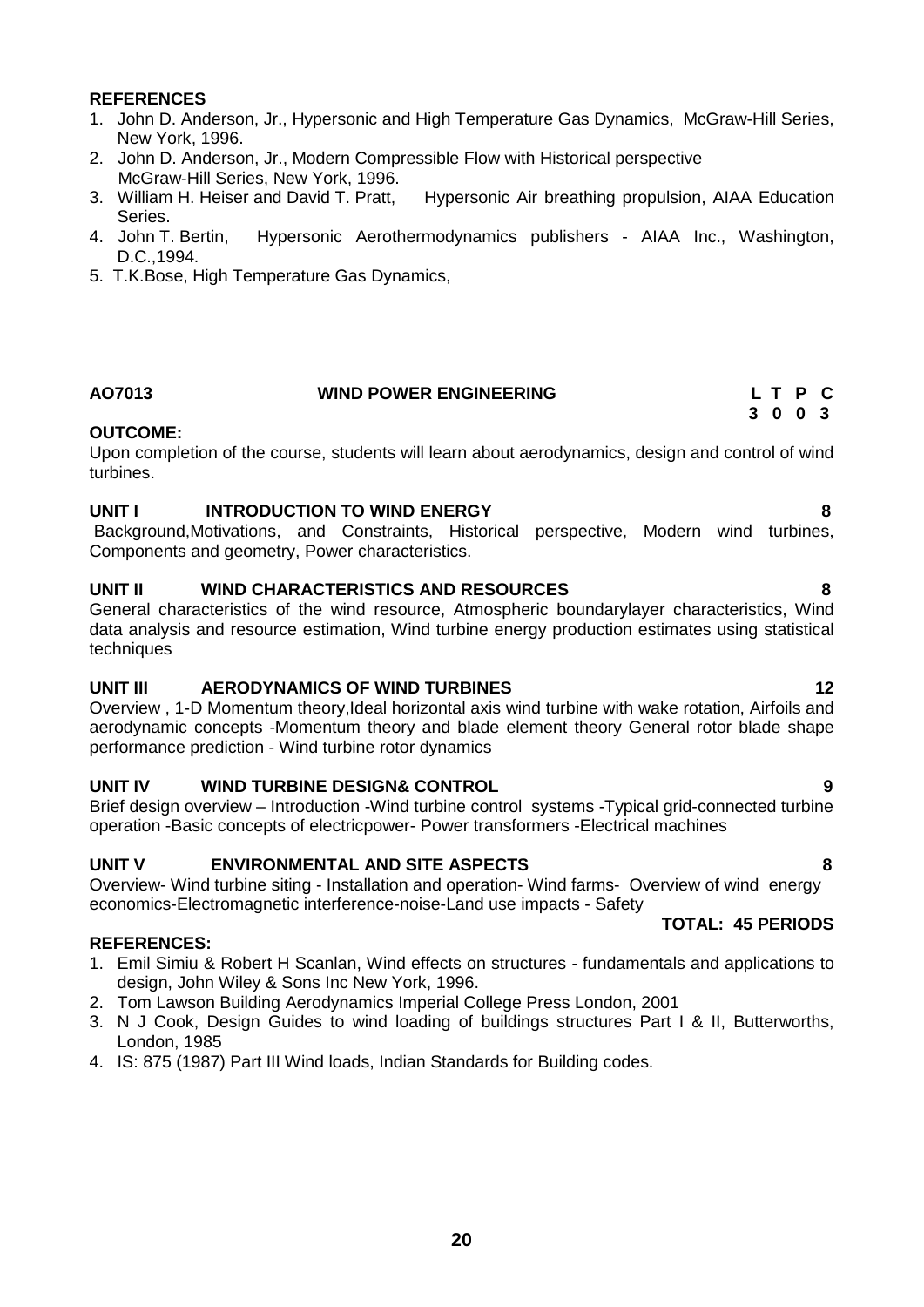### **AO7014 EXPERIMENTAL STRESS ANALYSIS L T P C**

### **OUTCOME:**

Upon completion of the course, students will be able to appreciate use of strain gauges and its principles, principle of photoelasticity and its use, NDT techniques.

#### **UNIT I INTRODUCTION 8**

Principle of measurements-Accuracy, sensitivity and range- Mechanical, Optical, Acoustical and Electrical extensometers.

#### **UNIT II ELECTRICAL RESISTANCE STRAIN GAUGES 12**

Principle of operation and requirements-Types and their uses-Materials for strain gauge- Calibration and temperature compensation-Cross sensitivity-Rosette analysis-Wheatstone bridge- Potentiometer circuits for static and dynamic strain measurements-Strain indicators- Application of strain gauges to wind tunnel balance.

#### **UNIT III PRINCIPLES OF PHOTOELASTICITY 9**

Two dimensional photo elasticity-Concepts of photoelastic effects-Photoelastic materials-Stress optic law-Plane polariscope–Circular polariscope-Transmission and Reflection type-Effect of stressed model in Plane and Circular polariscope. Interpretation of fringe pattern Isoclinics and Isochromatics.-Fringe sharpening and Fringe multiplication techniques-Compensation and separation techniques-Introduction to three dimensional photoelasticity.

#### **UNIT IV PHOTOELASTICITY AND INTERFEROMETRY TECHNIQUES 9**

Fringe sharpening and Fringe multiplication techniques-Compensation and separation techniques- Calibration methods –Photo elastic materials. Introduction to three dimensional photoelasticity. Moire fringes – Laser holography – Grid methods-Stress coat

#### **UNIT V NON DESTRUCTIVE TECHNIQUES 7**

Radiography- Ultrasonics- Magnetic particle inspection- Fluorescent penetrant technique-Eddy current testing– thermography– MICRO FOCUS CT scan.

#### **REFERENCES**

- 1. J.W. Dally and M.F. Riley, "Experimental Stress Analysis", McGraw-Hill Book Co., New York, 1988.
- 2. Srinath,L.S., Raghava,M.R., Lingaiah,K. Gargesha,G.,Pant B. and Ramachandra,K. Experimental Stress Analysis, Tata McGraw Hill, New Delhi, 1984
- 3. P. Fordham, "Non-Destructive Testing Techniques" Business Publications, London, 1988.
- 4. M. Hetenyi, "Handbook of Experimental Stress Analysis", John Wiley & Sons Inc., New York, 1980.
- 5. G.S. Holister, "Experimental Stress Analysis, Principles and Methods", Cambridge University Press, 1987.
- 6. A.J. Durelli and V.J. Parks, "Moire Analysis of Strain", Prentice Hall Inc., Englewood Cliffs, New Jersey, 1980.

### **AO7015 COMPUTATIONAL HEAT TRANSFER L T P C**

## **OUTCOME:**

Upon completion of the course, students will learn the concepts of computation applicable to heat transfer for practical applications.

### **UNIT I INTRODUCTION 9**

Finite Difference Method-Introduction-Taylor's series expansion - Discretisation Methods Forward, backward and central differencing scheme for  $I<sup>st</sup>$  order and second order Derivatives – Types of

## **TOTAL: 45 PERIODS**

**3 0 0 3**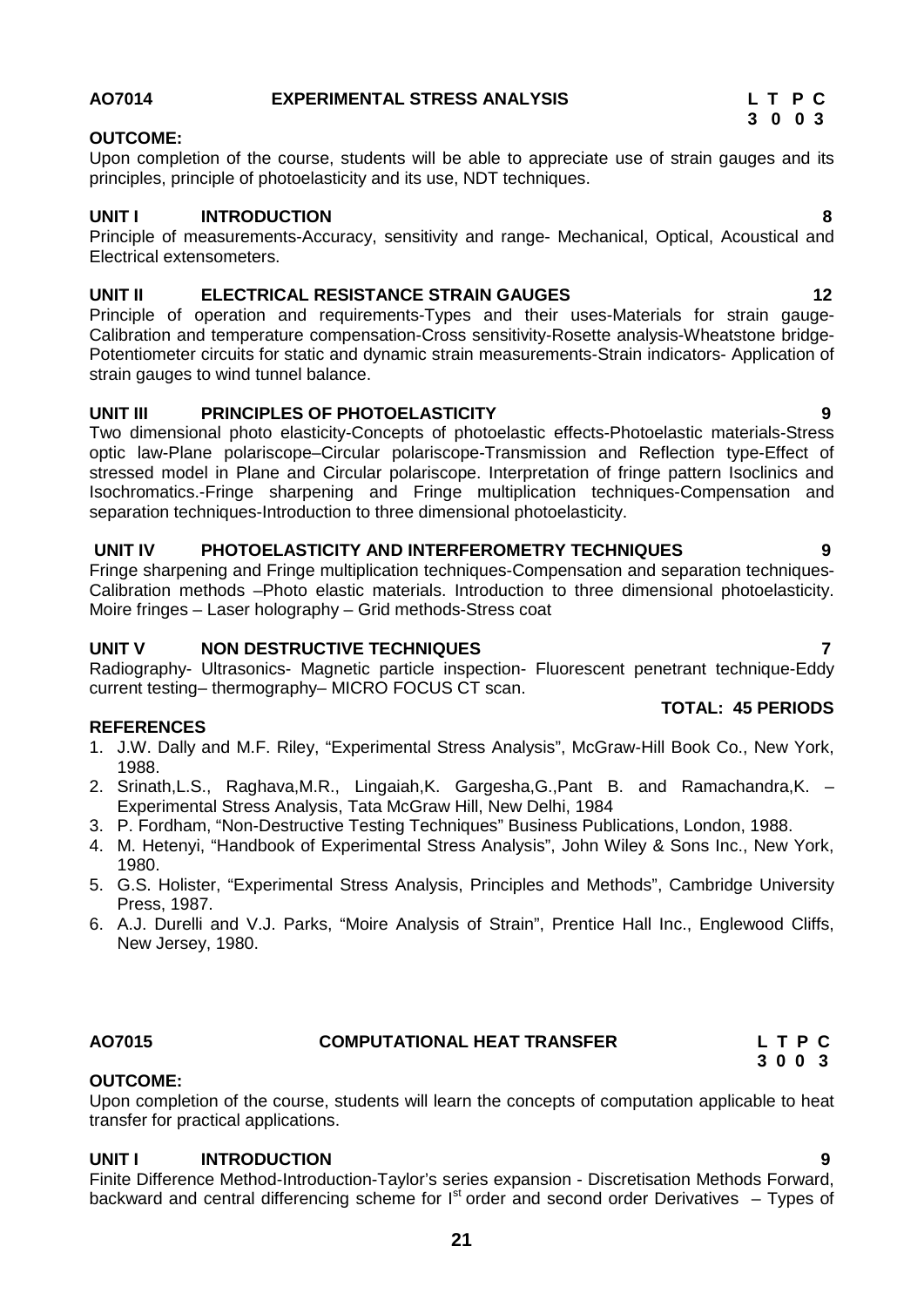partial differential equations-Types of errors. Solution to algebraic equation-Direct Method and Indirect Method-Types of boundary condition. FDM - FEM - FVM.

## **UNIT II CONDUCTIVE HEAT TRANSFER 9**

General 3D-heat conduction equation in Cartesian, cylindrical and spherical coordinates. Computation(FDM) of One –dimensional steady state heat conduction –with Heat generation without Heat generation- 2D-heat conduction problem with different boundary conditions- Numerical treatment for extended surfaces. Numerical treatment for 3D- Heat conduction. Numerical treatment to 1D-steady heat conduction using FEM.

### **UNIT III TRANSIENT HEAT CONDUCTION 9**

Introduction to Implicit, explicit Schemes and crank-Nicolson Schemes Computation(FDM) of One –dimensional un-steady heat conduction –with heat Generation-without Heat generation - 2Dtransient heat conduction problem with different boundary conditions using Implicit, explicit Schemes. Importance of Courant number.

Analysis for I-D,2-D transient heat Conduction problems.

### **UNIT IV CONVECTIVE HEAT TRANSFER 9**

Convection- Numerical treatment(FDM) of steady and unsteady 1-D and 2-d heat convection diffusion steady-unsteady problems- Computation of thermal and Velocity boundary layer flows. Upwind scheme. Stream function-vorticity approach-Creeping flow.

#### **UNIT V RADIATIVE HEAT TRANSFER 9**

Radiation fundamentals-Shape factor calculation-Radiosity method- Absorption Method- Montacalro method-Introduction to Finite Volume Method- Numerical treatment of radiation enclosures using finite Volume method.

Developing a numerical code for 1D, 2D heat transfer problems.

### **REFERENCES**

- 1. Pletcher and Tennahils " Computational Heat Trasnfer"…..
- 2. Yunus A. Cengel, Heat Transfer A Practical Approach Tata McGraw Hill Edition, 2003.
- 3. S.C. Sachdeva, "Fundamentals of Engineering Heat & Mass Transfer", Wiley Eastern Ltd., New Delhi, 1981.
- 3. John H. Lienhard, "A Heat Transfer Text Book", Prentice Hall Inc., 1981.
- 4. J.P. Holman, "Heat Transfer", McGraw-Hill Book Co., Inc., New York, 6<sup>th</sup> Edition, 1991.
- 5. John D. Anderson, JR" Computational Fluid Dynamics", McGraw-Hill Book Co., Inc., New York, 1995.
- 6. T.J. Chung, Computational Fluid Dynamics, Cambridge University Press, 2002
- 7. C.Y.Chow, "Introduction to Computational Fluid Dynamics", John Wiley, 1979.

# **AO7016 ADVANCED PROPULSION SYSTEMS L T P C**

#### **OUTCOME:**

Upon completion of the course, students will learn in detail about gas turbines, ramjet, fundamentals of rocket propulsion and chemical rockets.

#### **UNIT I THERMODYNAMIC CYCLE ANALYSIS OF AIR-BREATHING PROPULSION SYSTEMS 8**

Air breathing propulsion systems like Turbojet, turboprop, ducted fan, Ramjet and Air augmented rockets – Thermodynamic cycles – Pulse propulsion – Combustion process in pulse jet engines – inlet charging process – Subcritical, Critical and Supercritical charging.

**TOTAL: 45 PERIODS**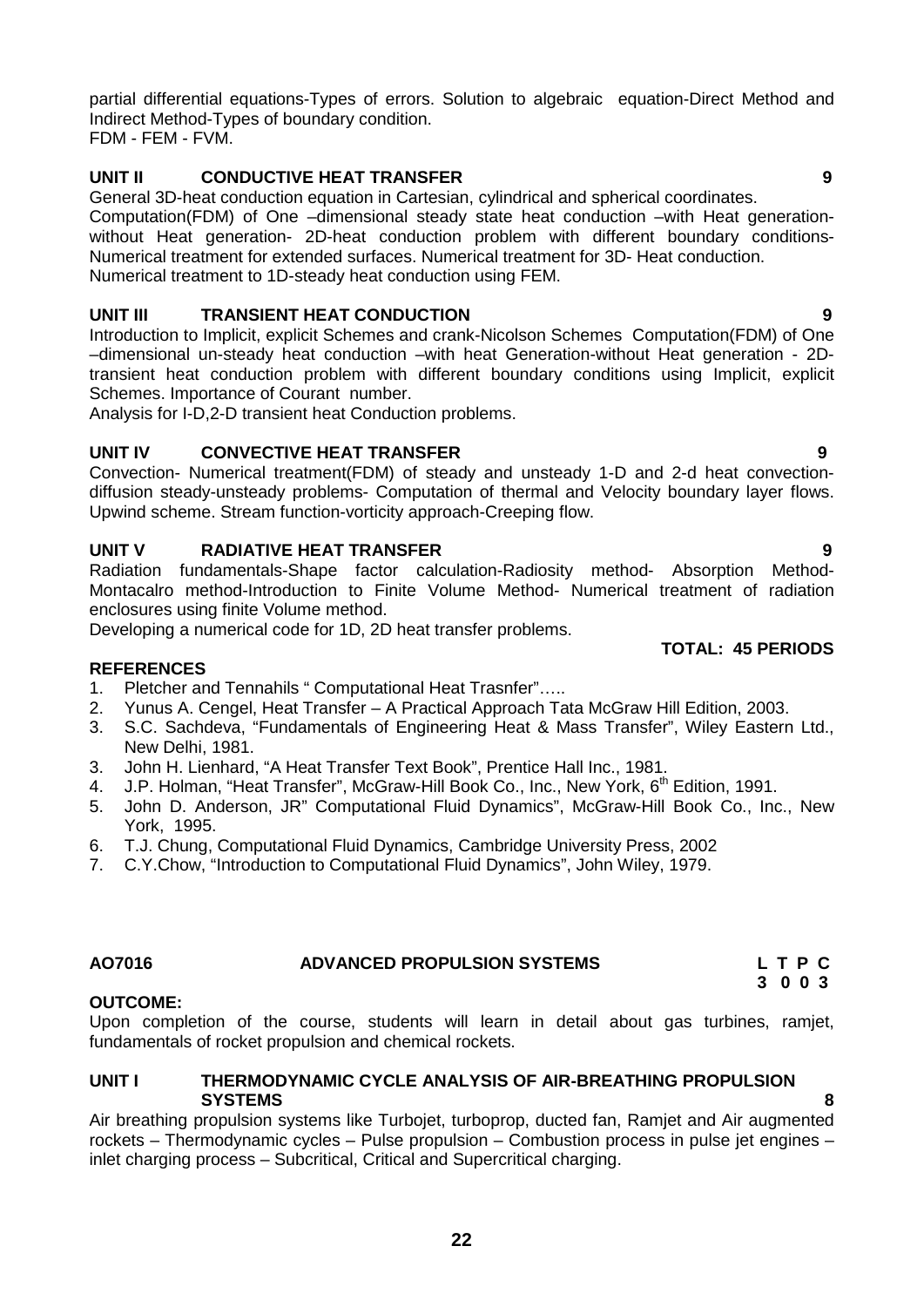# **UNIT II RAMJETS AND AIR AUGMENTED ROCKETS 8**

Preliminary performance calculations – Diffuser design with and without spike, Supersonic inlets – combustor and nozzle design – integral Ram rocket.

# **UNIT III SCRAMJET PROPULSION SYSTEM 12**

Fundamental considerations of hypersonic air breathing vehicles – Preliminary concepts in engine airframe integration – calculation of propulsion flow path – flowpath integration – Various types of supersonic combustors – fundamental requirements of supersonic combustors – Mixing of fuel jets in supersonic cross flow – performance estimation of supersonic combustors.

# **UNIT IV NUCLEAR PROPULSION 9**

Nuclear rocket engine design and performance – nuclear rocket reactors – nuclear rocket nozzles – nuclear rocket engine control – radioisotope propulsion – basic thruster configurations – thruster technology – heat source development – nozzle development – nozzle performance of radiosotope propulsion systems.

# **UNIT V ELECTRIC AND ION PROPULSION 8**

Basic concepts in electric propulsion – power requirements and rocket efficiency – classification of thrusters – electrostatic thrusters – plasma thruster of the art and future trends – Fundamentals of ion propulsion – performance analysis – ion rocket engine.

# **TOTAL: 45 PERIODS**

### **REFERENCES**

- 1. G.P. Sutton, "Rocket Propulsion Elements", John Wiley & Sons Inc., New York,1998.
- 2. William H. Heiser and David T. Pratt, Hypersonic Airbreathing propulsion, AIAA Education Series, 2001.
- 3. Fortescue and Stark, Spacecraft Systems Engineering, 1999.
- 4. Cumpsty, Jet propulsion, Cambridge University Press, 2003.

## **AO7017 EXPERIMENTAL AERODYNAMICS L T P C 3 0 0 3**

# **OUTCOME:**

Upon completion of the course, students will learn about the measurement of flow properties in wind tunnels and their associated instrumentation.

# **UNIT I BASIC MEASUREMENTS IN FLUID MECHANICS 8**

Objective of experimental studies – Fluid mechanics measurements – Properties of fluids – Measuring instruments – Performance terms associated with measurement systems – Direct measurements - Analogue methods – Flow visualization –Components of measuring systems – Importance of model studies - Experiments on Taylor-Proudman theorem and Ekman layer – Measurements in boundary layers -

# **UNIT II WIND TUNNEL MEASEUREMENTS 8**

Characteristic features, operation and performance of low speed, transonic, supersonic and special tunnels - Power losses in a wind tunnel – Instrumentation and calibration of wind tunnels – Turbulence- Wind tunnel balance – Principle and application and uses – Balance calibration.

# **UNIT III FLOW VISUALIZATION AND ANALOGUE METHODS 10**

Visualization techniques – Smoke tunnel – Hele-Shaw apparatus - Interferometer – Fringe- Displacement method – Shadowgraph - Schlieren system – Background Oriented Schliren (BOS) System - Hydraulic analogy – Hydraulic jumps – Electrolytic tank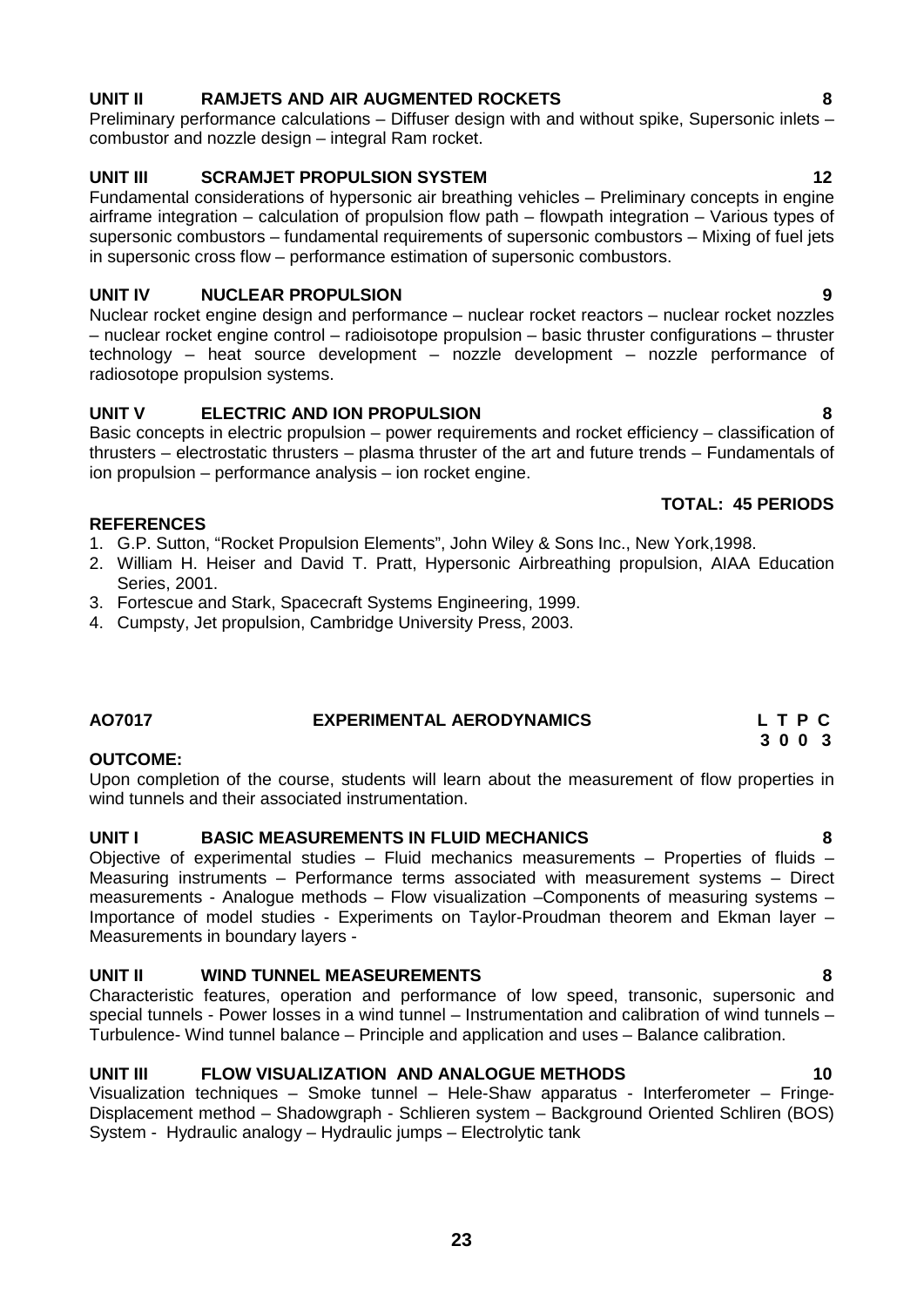#### **UNIT IV PRESSURE, VELOCITY AND TEMPERATURE MEASUREMENTS 10** Pitot-Static tube characteristics - Velocity measurements - Hot-wire anemometry – Constant

measurement techniques - Pressure transducers – Temperature measurements.

# **UNIT V DATA ACQUISITION SYSTEMS AND UNCERTAINTY ANALYSIS 9**

Data acquisition and processing  $-$  Signal conditioning - Estimation of measurement errors  $-$ Uncertainty calculation - Uses of uncertainty analysis. **TOTAL: 45 PERIODS**

current and Constant temperature Hot-Wire anemometer – Hot-film anemometry – Laser Doppler Velocimetry (LDV) – Particle Image Velocimetry (PIV) – Pressure Sensitive Paints - Pressure

#### **REFERENCES**

- 1. Rathakrishnan, E., "Instrumentation, Measurements, and Experiments in Fluids,"CRC Press Taylor & Francis, 2007.
- 2. Robert B Northrop, "Introduction to Instrumentation and Measurements", Second Edition, CRC Press, Taylor & Francis, 2006.

#### **AO7018 MECHANICS L T P C**

#### **OUTCOME:**

Upon completion of the course, students will have an idea about solar system, basic concepts of orbital mechanics with particular emphasis on interplanetary trajectories.

#### **UNIT I ORBITAL MECHANICS 9**

Description of solar system – Kepler's Laws of planetary motion – Newton's Law of Universal gravitation – Two body and Three-body problems – Jacobi's Integral, Librations points - Estimation of orbital and escape velocities

#### **UNIT II SATELLITE DYNAMICS 9**

Geosynchronous and geostationary satellites- factors determining life time of satellites – satellite perturbations – methods to calculate perturbations- Hohmann orbits – calculation of orbit parameters – Determination of satellite rectangular coordinates from orbital elements

#### **UNIT III ROCKET MOTION 10**

Principle of operation of rocket motor - thrust equation – one dimensional and two dimensional rocket motions in free space and homogeneous gravitational fields – Description of vertical, inclined and gravity turn trajectories determinations of range and altitude – simple approximations to burnout velocity.

#### **UNIT IV ROCKET AERODYNAMICS 9**

Description of various loads experienced by a rocket passing through atmosphere – drag estimation – wave drag, skin friction drag, form drag and base pressure drag – Boat-tailing in missiles – performance at various altitudes – conical and bell shaped nozzles – adapted nozzles – rocket dispersion – launching problems.

#### **UNIT V STAGING AND CONTROL OF ROCKET VEHICLES 8**

Need for multistaging of rocket vehicles – multistage vehicle optimization – stage separation dynamics and separation techniques- aerodynamic and jet control methods of rocket vehicles - SITVC.

#### **REFERENCES**

- 1. G.P. Sutton, "Rocket Propulsion Elements", John Wiley & Sons Inc., New York, 5<sup>th</sup> Edition, 1986.
- 2. J.W. Cornelisse, "Rocket Propulsion and Space Dynamics", J.W. Freeman & Co., Ltd., London, 1982
- 3. Van de Kamp, "Elements of astromechanics", Pitman Publishing Co., Ltd., London, 1980.
- 4. E.R. Parker, "Materials for Missiles and Spacecraft", McGraw-Hill Book Co., Inc., 1982.

# **3 0 0 3**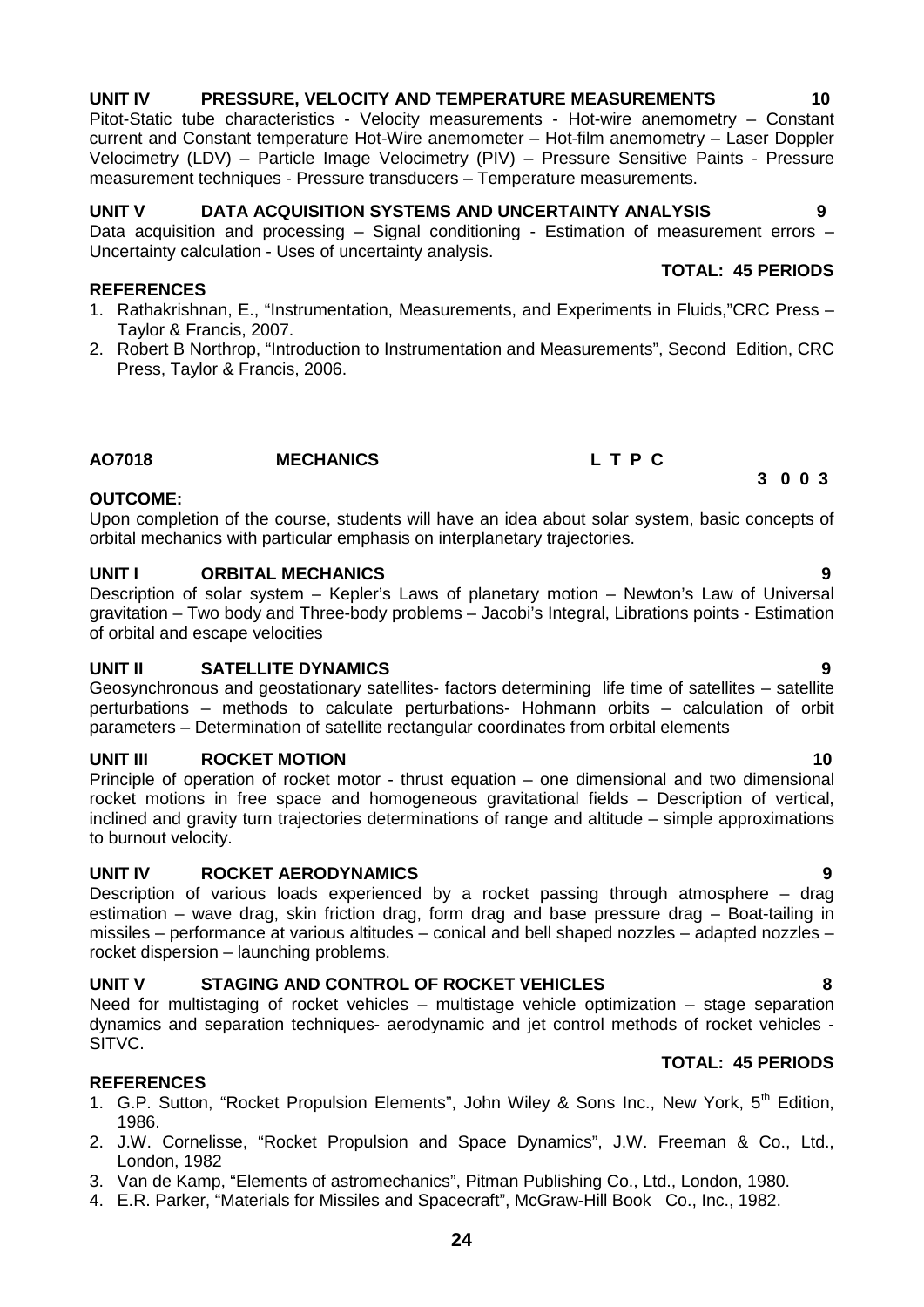#### **AO7019 HIGH SPEED JET FLOWS L T P C**

#### **OUTCOME:**

Upon completion of the course, students will learn the basics of nozzle flows, methods of jet control and acoustics of jet.

#### **UNIT I INTRODUCTION 9**

Types of nozzles – overexpanded and underexpanded flows - Isentropic flow through nozzles– Interaction of nozzle flows over adjacent surfaces – Mach disk - Jet flow – types - Numerical problems.

#### **UNIT II COMPRESSIBLE FLOW THEORY 9**

One-dimensional compressible fluid flow – flow through variable area passage – nozzles and diffusers –normal and oblique shock waves and calculation of flow and fluid properties across the shocks and expansion fans. Interaction of shocks with solid and fluid surface.

#### **UNIT III JET CONTROL 9**

Types of jet control - single jet, multi jet, co-flow jet, parallel flow jet. Subsonic jets- Mathematical treatment of jet profiles- Theory of Turbulent jets- Mean velocity and mean temperature- Turbulence characteristics of free jets- Mixing length- Experimental methods for studying jets and the Techniques used for analysis- Expansion levels of jets- Overexpanded, Correctly expanded, Underexpanded jets - Control of jets. Centre line decay, Mach number Profile, Iso-Mach (or iso baric) contours, Shock cell structure in underexpanded and overexpanded jets, Mach discs.

#### **UNIT IV BOUNDARY LAYER CONCEPT 9**

Boundary Layer – displacement and momentum thickness- laminar and turbulent boundary layers over flat plates – velocity distribution in turbulent flows over smooth and rough boundaries- laminar sublayer. Shock-boundary layer interactions.

#### **UNIT V JET ACOUSTICS 9**

Introduction to Acoustic – Types of noise – Source of generation- Traveling wave solution standing wave solution – multi-dimensional acoustics -Noise suppression techniques– applications to problems.

#### **REFERENCES**

- 1. Ethirajan Rathakrishnan, "Applied Gas Dynamics", John Wiley, NY,, 2010.
- 2. Shapiro, AH, "Dynamics and Thermodynamics of Compressible Fluid Flow", Vols. I & II, Ronald Press, New York, 1953.
- 3. Rathakrishnan E**., "**Gas Dynamics"**,** Prentice Hall of India, New Delhi, 2008.
- 4. Liepmann and Roshko, "Elements of Gas Dynamics", John Wiley, NY, 1963.

# **AO7020 COMBUSTION IN JET AND ROCKET ENGINES L T P C**

#### **OUTCOME:**

Upon completion of the course, students will learn about the thermodynamics, physics and chemistry of combustion.

#### **UNIT I THERMODYNAMICS OF COMBUSTION 8**

Staichiometry – absolute enthalpy- enthalpy of formation- enthalpy of combustion- laws of thermochemistry- pressure and temperature effect on enthalpy of formation, adiabatic flame temperature, chemical and equillibrium products of combustion.

### **TOTAL: 45 PERIODS**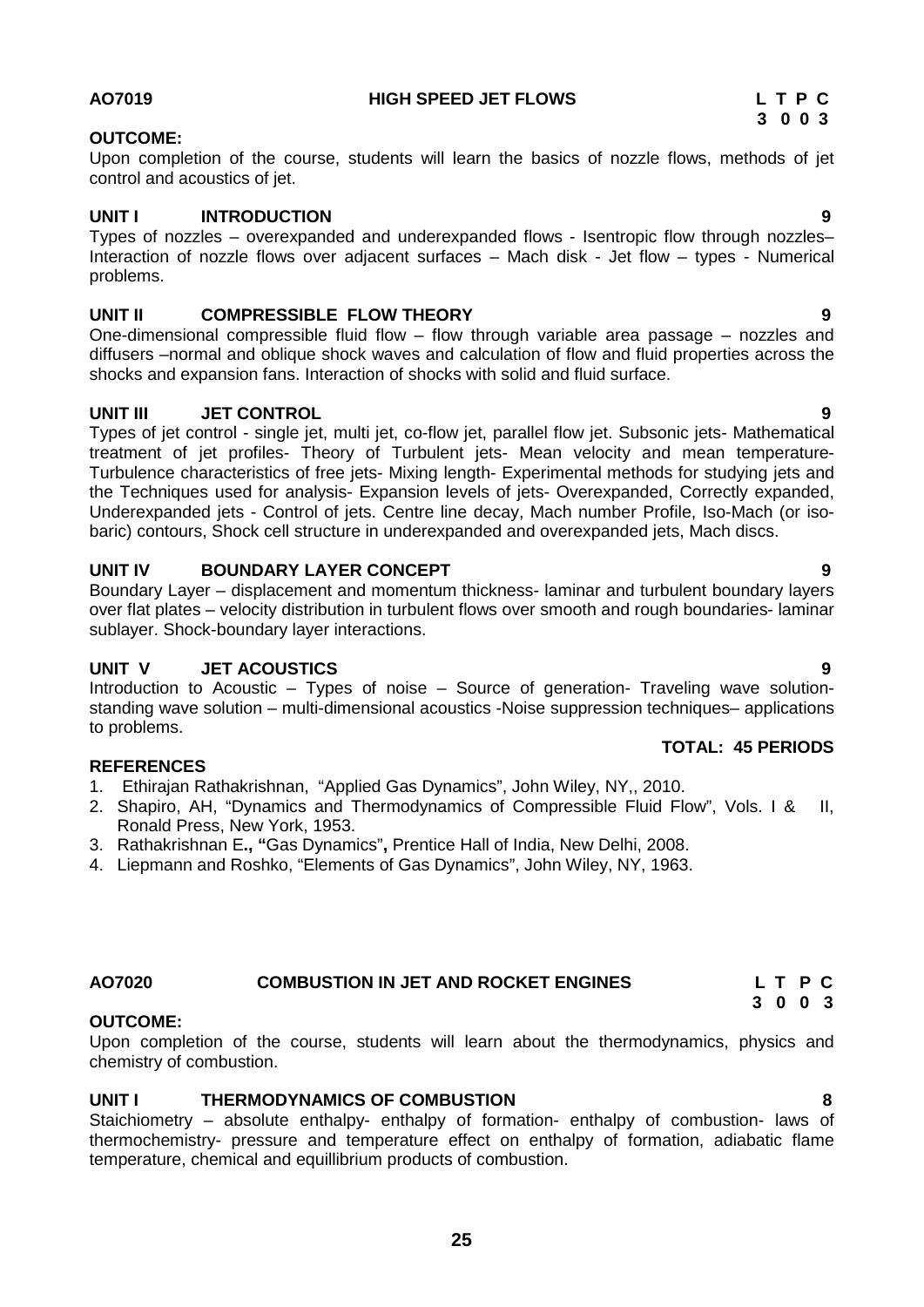#### **UNIT II PHYSICS AND CHEMISTRY OF COMBUSTION 9**

Fundamental laws of transport phenomena, Conservations Equations, Transport in Turbulent Flow. Basic Reaction Kinetics, Elementary reactions, Chain reactions, Multistep reactions,simplification of reaction mechanism, Global kinetics.

#### **UNIT III PREMIXED AND DIFFUSED FLAMES 12**

One dimensional combustion wave, Laminar premixed flame, Burning velocity measurement methods, Effects of chemical and physical variables on Burning

velocity,Flame extinction, Ignition, Flame stabilizations, Turbulent Premixed flame.

Gaseous Jet diffusion flame, Liquid fuel combustion, Atomization, Spray Combustion, Solid fuel combustion.

#### **UNIT IV COMBUSTION IN GAS TURBINE , RAMJET AND SCRAMJET 8**

Combustion in gas turbine chambers, recirculation, combustion efficiency, flame holders, subsonic combustion in ramjet, supersonic combustion in scramjet. Subsonic and supersonic combustion controlled by decision mixing and heat convection.

#### **UNIT V COMBUSTION IN CHEMICAL ROCKET 8**

Combustion in liquid propellant rockets. Combustion of solid propellants- application of laminar flame theory to the burning of homogeneous propellants, Combustion in hybrid rockets. combustion instability in rockets.

#### **REFERENCES**

1. Kuo K.K. "Principles of Combustion" John Wiley and Sons,2005.

2. D. P. Mishra . " Fundamentals of Combustion", Prentice Hall of India, New Delhi, 2008.

3. H. S. Mukunda, "Understanding Combustion", 2<sup>nd</sup> edition, Orient Blackswan, 2009.

4. Warren C. Strahle , "An Introduction to Combustion", Taylor & Francis, 1993.

### **AO7021 PROPELLER AERODYNAMICS L T P C**

#### **OUTCOME:**

Upon completion of the course, students will gain knowledge on various Propeller theories and propeller simulations.

#### **UNIT I AIR SCREW THEORY 8**

Introduction – Non-Dimensional Coefficients – Air screw design – development of airscrew theory. The actuator- disc theory, working states of rotor, optimum rotor, Efficiency of rotor.

### **UNIT II THE AXIAL MOMENTUM THEORY 10**

The rankine-Froude theory- The momentum Equation – Ideal efficiency of a propeller. The general momentum theory- General equations – constant circulation- approximate solution- minimum loss of energy- constant efficiency. Propeller efficiency- Energy equation – approximate solution efficiency- numerical results.

#### **UNIT III THE BLADE ELEMENT THEORY 9**

Primitive Blade Element Theory- Efficiency of the blade element- Blade interface- The vortex system of a propeller- induced velocity- The airfoil characteristics- Multi plane Interference cascade of airfoils – Airfoil characteristics in a cascade.

### **UNIT IV THE VORTEX THEORY 9**

The propeller blades- Energy and Momentum- Propeller characteristics – The application of the Vortex theory- The effect of solidity and pitch – Approximate method of solution- Effective Aspect ratio of the blades. Propellers of highest efficiency- Minimum loss of energy- Lightly loaded Propellers- Effect of profile drag- The effect of number of blades- Application of Prandtl's Formula.

# **3 0 0 3**